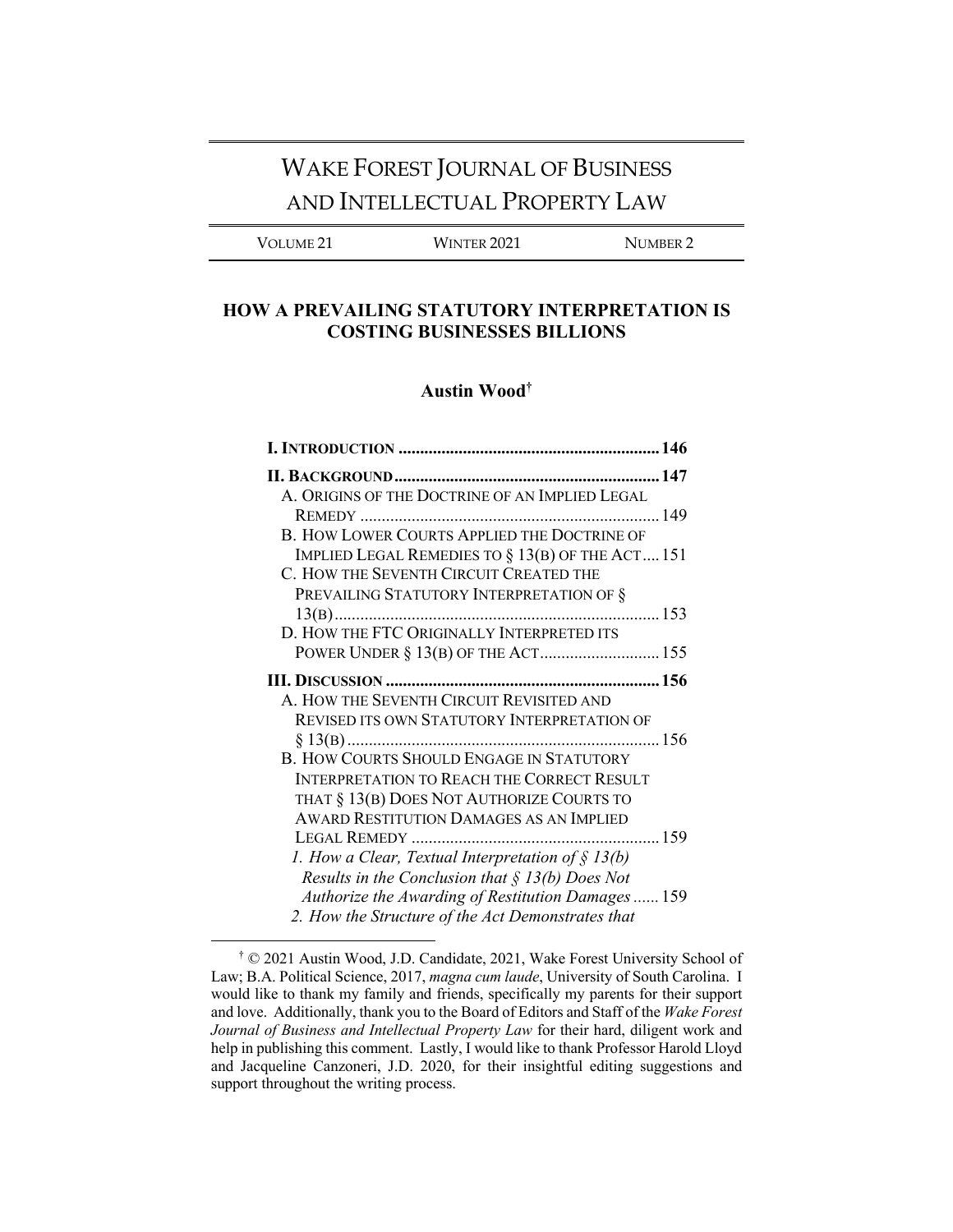| Restitution Damage Awards are not Authorized       |
|----------------------------------------------------|
|                                                    |
| 3. Applying the Expresio Unius est Exclusio        |
|                                                    |
| C. HOW THE PURPOSE OF § 13(B), WHEN ENACTED IN     |
| 1973, DEMONSTRATES THAT § 13(B) WAS NOT            |
| <b>MEANT TO PROVIDE ANY IMPLIED LEGAL REMEDIES</b> |
| IN ADDITION TO PRELIMINARY AND PERMANENT           |
|                                                    |
| D. HOW THE LACK OF INITIAL PROCEDURAL              |
| SAFEGUARDS IN § 13, FOUND IN OTHER PROVISIONS      |
| OF THE ACT, HARMS BUSINESSES AND INDICATES         |
| THE LACK OF CONGRESSIONAL INTENT TO PROVIDE        |
| THE AUTHORIZATION FOR MONETARY DAMAGE              |
| AWARDS TO BE GRANTED BY COURTS UNDER § 13 166      |
| E. HOW THE SUPREME COURT CAN PROVIDE CLARITY       |
| ON THE § 13(B) DAMAGES CIRCUIT SPLIT  168          |
|                                                    |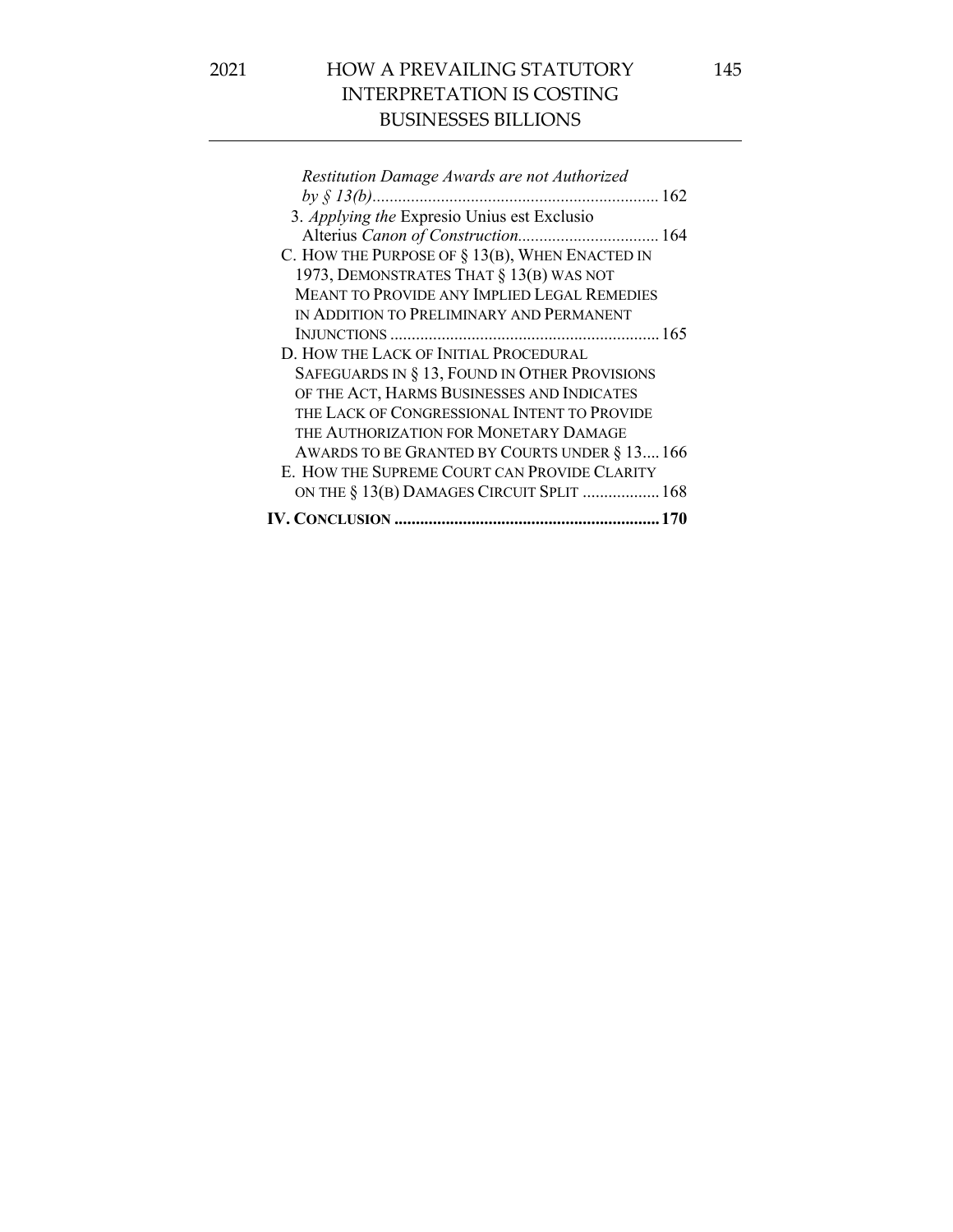#### **I. INTRODUCTION**

In 1914, President Woodrow Wilson signed the Federal Trade Commission Act (Act) into law in the United States.<sup>1</sup> The Act outlaws unfair methods of competition affecting commerce and unfair or deceptive business practices, and it established the Federal Trade Commission (FTC), a government agency, to enforce the Act.<sup>2</sup> The goals of the Act are to prevent antitrust violations in business, hold hearings for businesses accused of violating the provisions of the Act, and, if needed, award damages or injunctions to parties injured by the unfair or deceptive business practices.<sup>3</sup> The Act applies to "person[s], partnership[s], or corporation[s]," a scope that allows the FTC to oversee adjudication of any deceptive or unfair business practice and empowers the FTC to seek judicial remedies in court for selected violations of the Act, including those found in  $\S 13(b)$ .<sup>4</sup>

The Act's broad grant of authority and the FTC's ability to pursue remedies at law and in equity has allowed the FTC to abuse its power by pursuing monetary damages against businesses by invoking provisions of the Act that do not provide for monetary damages, resulting in excessive damage awards that harm businesses.<sup>5</sup> In particular, § 13 of the Act, codified as 15 U.S.C. § 53, permits the FTC to initiate preliminary and permanent injunction proceedings in federal court and is widely abused by the agency.<sup>6</sup> U.S. courts consistently allow the FTC to misuse its powers under  $\S$  13(b) to seek massive monetary damage awards in federal court, despite contrary language in the Act, which stipulates that the FTC can only seek preliminary and permanent injunctions, not monetary damages.7 In 2017, the FTC utilized § 13(b) to collect \$5.29 billion in disgorgement and restitution damages from businesses in the span of a single year.<sup>8</sup>

<sup>&</sup>lt;sup>1</sup> *Our History*, FED. TRADE COMMISSION, https://www.ftc.gov/about-ftc/ourhistory, (last visited Jan. 31, 2020); 15 U.S.C. § 41 (2018).

<sup>2</sup> *Our History*, *supra* note 1; 15 U.S.C. § 41.

<sup>3</sup> 15 U.S.C. § 45.

<sup>4</sup> *Id.*; 15 U.S.C. § 53(a).

<sup>5</sup> Brief for Chamber of Commerce of the United States of American & National Retail Federation as Amici Curiae Supporting Petitioners at 7, AMG Capital Mgmt., LLC v. F.T.C., 910 F.3d 417 (9th Cir. 2018) (No. 19-508), 2019 WL 6211314 [hereinafter Brief for Chamber of Commerce].

 $^{6}$  *Id.*; § 53(a).

<sup>7</sup> *See* § 53(a); F.T.C. v. Gem Merch. Corp., 87 F.3d 466, 470 (11th Cir. 1996); F.T.C. v. Sec. Rare Coin & Bullion Corp., 931 F.2d 1312, 1314–15 (8th Cir. 1991); F.T.C. v. Bronson Partners, LLC, 654 F.3d 359, 365 (2d Cir. 2011); F.T.C. v. Freecom Commc'ns, Inc., 401 F.3d 1192, 1203 (10th Cir. 2005); F.T.C. v. Pantron I. Corp., 33 F.3d 1088, 1102 (9th Cir. 1994); F.T.C. v. Ross, 743 F.3d 886, 891 (4th Cir. 2014).

<sup>8</sup> Brief for Chamber of Commerce, *supra* note 5, at 3.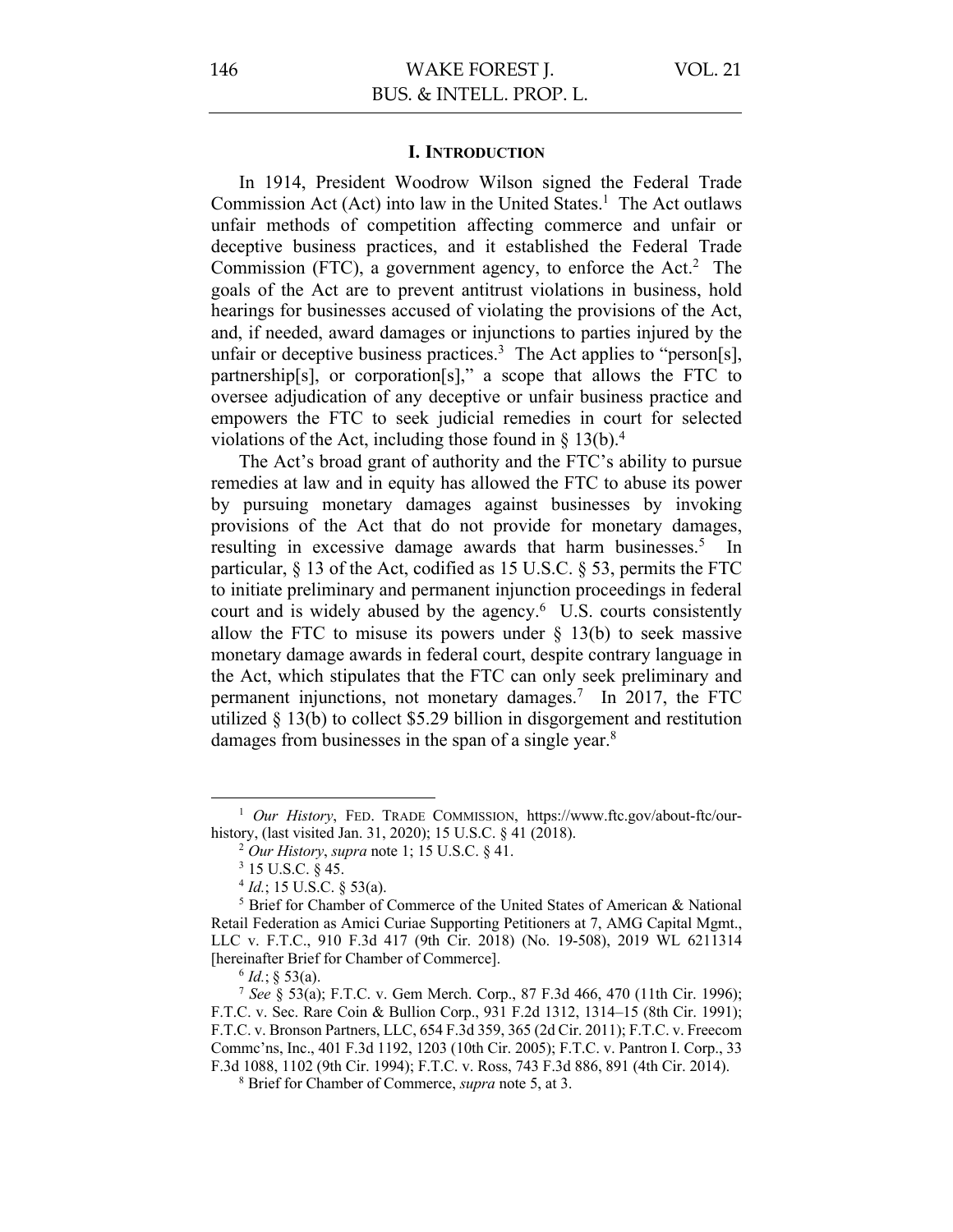This comment argues that the current prevailing interpretation of § 13(b) is contrary to the congressional intent of the statute and is contradictory to the plain text and structure of the statute. Section II of this comment provides a detailed background of how different courts laid the groundwork for the FTC to seek restitution and disgorgement damages as implied remedies under § 13(b).

Then, in Section III, this comment highlights a recent Seventh Circuit decision that overturned the court's own precedent in holding that § 13(b) does *not* authorize courts to award disgorgement and restitution damages as implied legal remedies.<sup>9</sup> Moreover, Section III of this comment argues that the prevailing interpretation of  $\S$  13(b) is incorrect and does not align with the text, structure, and purpose of the statute and that businesses lack substantive procedural safeguards under § 13 that are provided for elsewhere in the Act. Furthermore, in Section III, this comment argues that the United States Supreme Court, after having granted a *writ of certiorari* in *AMG Capital Management LLC v. F.T.C.*, should hold that § 13(b) does not provide for damages as a remedy under the provision.<sup>10</sup> Finally, in Section IV, this comment concludes that the United States Supreme Court should hold that § 13(b) does not authorize courts to provide damages, only injunctive relief, alleviating the current circuit split.

#### **II. BACKGROUND**

Section 13 was not originally included in the Act, but was added as an amendment to the Act in 1973.<sup>11</sup> Congress added  $\S$  13(b) in an effort to resolve the FTC's problematic, slow-moving administrative regime, which required the issuance of cease and desist orders, and subsequent court orders to enforce those cease and desist orders.<sup>12</sup> In pertinent part § 13(b) provides:

> (b) Temporary restraining orders; preliminary injunctions.

Whenever the Commission has reason to believe— ...

(2) that the enjoining thereof pending the issuance of

a complaint by the Commission and until such

<sup>9</sup> F.T.C. v. Credit Bureau Ctr., LLC, 937 F.3d 764, 786 (7th Cir. 2019).

<sup>10</sup> AMG Capital Mgmt., LLC v. F.T.C., 910 F.3d 417 (9th Cir. 2018), *cert granted*, 2020 WL 3865250 (U.S. July 9, 2020) (No. 19-508).

<sup>11</sup> ACT OF NOV. 16, 1973, PUB. L. NO. 93-153, § 408, 87 STAT. 576, 592 (1973) (amending the Act by adding  $\S$  13(b) and detailing the purpose for the addition of  $\S$ 13(b) (codified as 15 U.S.C. § 53 (1973)).

<sup>12</sup> *Id.*; 15 U.S.C. § 45 (1973).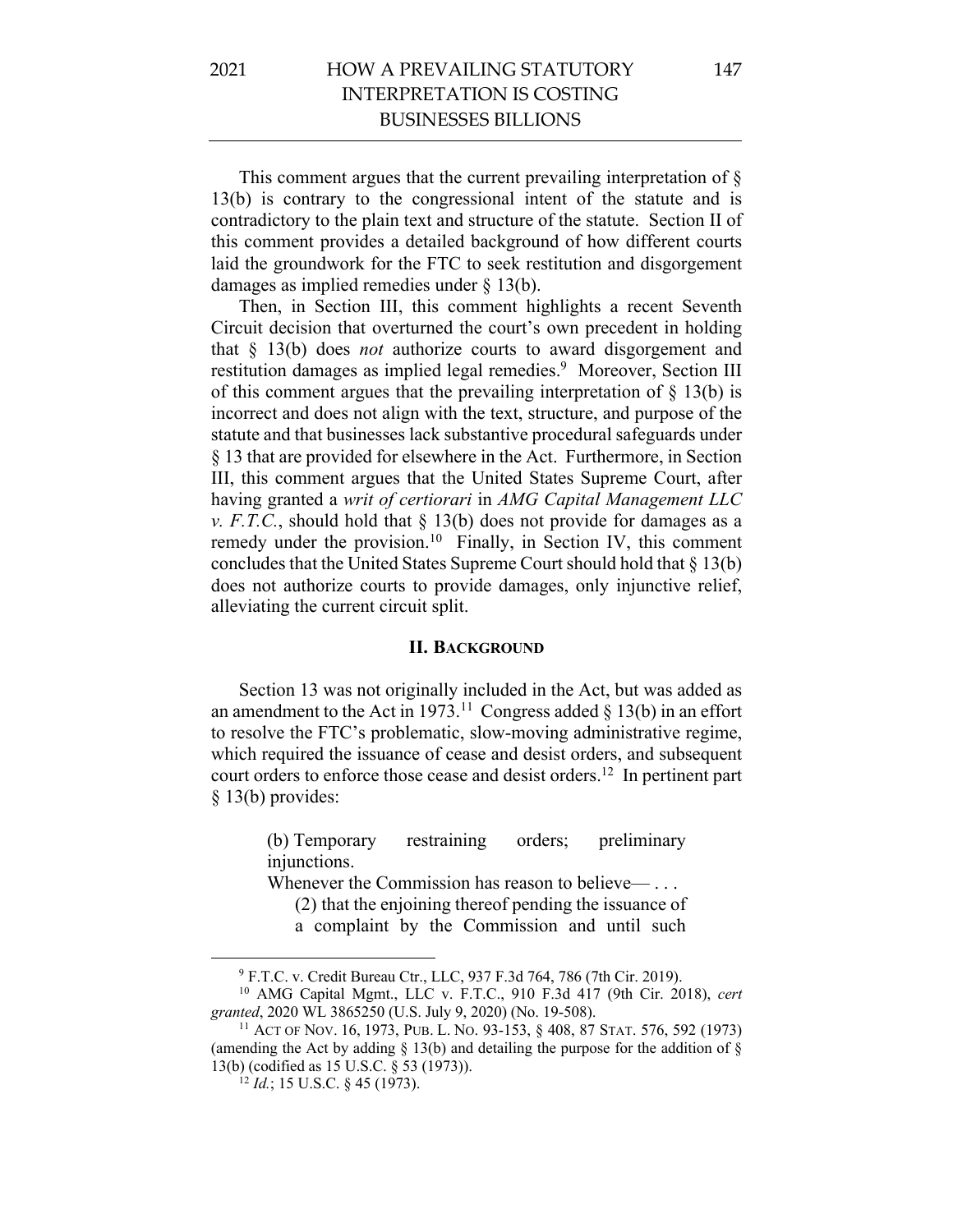complaint is dismissed by the Commission or set aside by the court on review, or until the order of the Commission made thereon has become final, would be in the interest of the public—

the Commission by any of its attorneys designated by it for such purpose may bring suit in a district court of the United States to enjoin any such act or practice. Upon a proper showing that, weighing the equities and considering the Commission's likelihood of ultimate success, such action would be in the public interest, and after notice to the defendant, a temporary restraining order or a preliminary injunction may be granted without bond: *Provided, however*, That if a complaint is not filed within such period (not exceeding 20 days) as may be specified by the court after issuance of the temporary restraining order or preliminary injunction, the order or injunction shall be dissolved by the court and be of no further force and effect: *Provided further*, That in proper cases the Commission may seek, and after proper proof, the court may issue, a permanent injunction.<sup>13</sup>

Thus, § 13(b) provides that a court may award a preliminary or permanent injunction against violators of the Act.14 Noticeably absent, though, is any explicit language authorizing a court to award monetary damages such as restitution and rescission.<sup>15</sup> Thus,  $\S$  13(b) is distinguishable from other enforcement provisions within the Act, namely § 5 and § 19, which explicitly authorize "forms of equitable relief" and "payment of damages" as remedies a court may award, among other forms of remedies.<sup>16</sup>

Even though § 13(b) contains no utterance of restitution or monetary damages, the FTC frequently utilizes this section to reap billions of dollars in restitution damages.17 The majority of courts awarding these billion-dollar judgments pursuant to  $\S$  13(b) justify the remedy by

 $13 \S 53(b)$ .

<sup>14</sup> *See id.*

<sup>15</sup> *Id.*

<sup>&</sup>lt;sup>16</sup> *Compare id.* (failing to expressly mention monetary damages, restitution, rescission, and other ancillary forms of relief), *with* § 45(l) (stating that the statute provides other equitable forms of relief), *and id.* § 57b(b) (stating "payment of damages" as a remedy that a court is authorized to grant by the section).

<sup>17</sup> *See* § 53; *see also* Brief for Chamber of Commerce, *supra* note 5, at 6–9.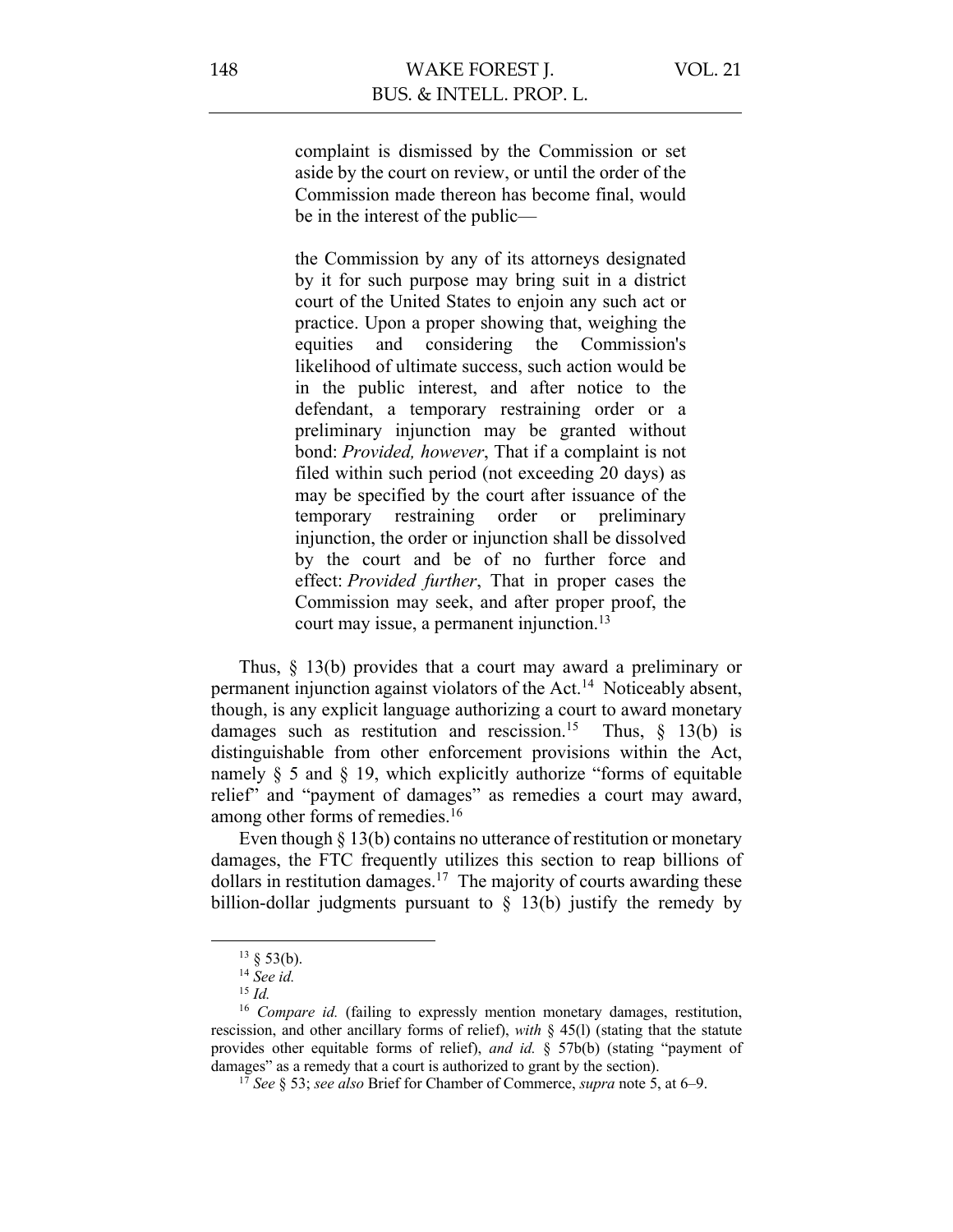rationalizing that because Congress provided the remedies of preliminary and permanent injunctions without any clear limiting language, courts may also award monetary damages under  $\S$  13(b).<sup>18</sup> Thus, courts reason that because Congress omitted such limiting language, it actually intended to allow courts to use all ancillary forms of relief necessary to accomplish justice, and monetary damages such as restitution and rescission damages are permissible forms of relief under  $\S 13(b)$ .<sup>19</sup> This line of reasoning is characterized as an implied legal remedy.

An implied legal remedy is essentially what its nomenclature suggests. It is a remedy fashioned by a judge who believes the statute *should* provide a remedy, or that Congress *implicitly* intended to provide such a remedy, even though the statute does not expressly provide it. $20$ The doctrine of implied legal remedies is one of the driving forces behind the misinterpretation of available remedies under § 13(b) of the Act, as judges and courts fashion remedies not expressly provided in § 13(b), such as restitution and monetary damages. 21

#### **A. Origins of the Doctrine of an Implied Legal Remedy**

The Supreme Court's first use of an implied legal remedy in *Porter v. Warner Holding Co.* was the catalyst for the jurisprudence that led to the expansive judicial interpretation of  $\S$  13(b), allowing the FTC to excessively penalize businesses.22 *Porter*, decided in 1946, is the seminal case when the United States Supreme Court first recognized the

<sup>18</sup> F.T.C. v. Gem Merch. Corp., 87 F.3d 466, 470 (11th Cir. 1996); F.T.C. v. Sec. Rare Coin & Bullion Corp., 931 F.2d 1312, 1314–15 (8th Cir. 1991); F.T.C. v. Bronson Partners, LLC, 654 F.3d 359, 365 (2d Cir. 2011); F.T.C. v. Freecom Commc'ns, Inc., 401 F.3d 1192, 1203 (10th Cir. 2005); F.T.C. v. Pantron I. Corp., 33 F.3d 1088, 1102 (9th Cir. 1994); F.T.C. v. Ross, 743 F.3d 886, 891 (4th Cir. 2014).

<sup>19</sup> F.T.C. v. Elders Grain Inc., 868 F.2d 901, 907 (7th Cir. 1989); F.T.C. v. Amy Travel Serv. Inc., 875 F.2d 564, 571 (7th Cir. 1989); *see* F.T.C. v. Credit Bureau Ctr., LLC, 937 F.3d 764, 776–80 (7th Cir. 2019) (detailing the history of courts reading an implied legal remedy into  $\S 13(b)$  through the absence of limiting language).

<sup>20</sup> *Remedy*, BLACK'S LAW DICTIONARY (11th ed. 2019); *see Credit Bureau Ctr.*, 937 F.3d at 767 (discussing the Supreme Court's jurisprudence on the doctrine of implied legal remedies).

<sup>21</sup> *See* § 53; *see also Credit Bureau Ctr.*, 937 F.3d at 775–80 (showing how different courts have read an implied legal remedy into § 13(b) and arguing that those courts have done so in contradiction of the text and structure of § 13(b)).

<sup>&</sup>lt;sup>22</sup> Porter v. Warner Holding Co., 328 U.S. 395, 398 (1946) (holding that unless a statute restricts the court's jurisdiction in equity, the full scope of that jurisdiction is to be recognized and applied); *Credit Bureau Ctr.*, 937 F.3d at 776 (highlighting Porter v. Warner Holding Co., as leading to the prevailing interpretation of § 13(b)).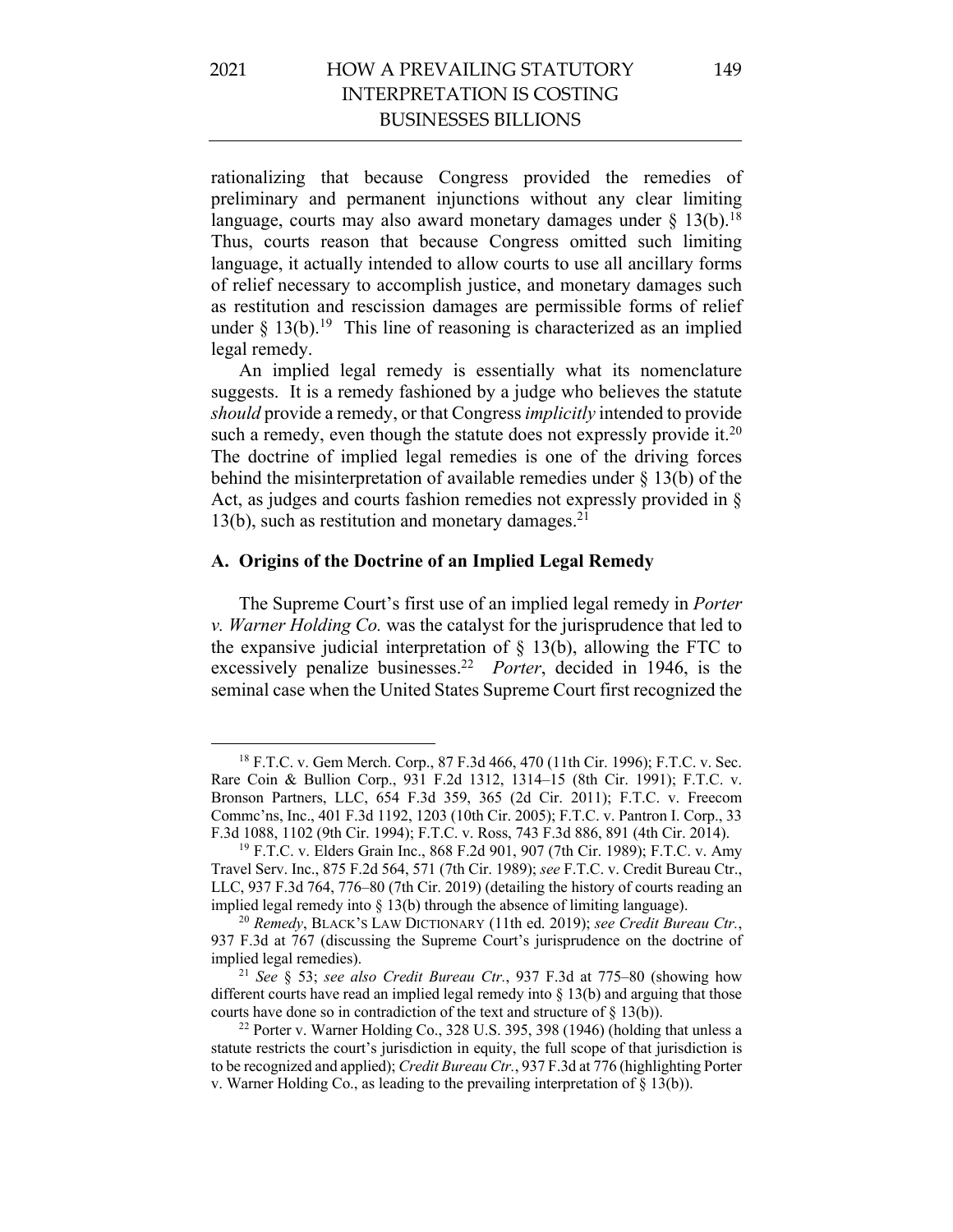doctrine of an implied legal remedy. 23 *Porter* involved the Emergency Price Control Act of 1942, which empowered district courts to issue a "permanent or temporary injunction, restraining order, or other order" against violators of the Emergency Price Control Act.<sup>24</sup> The Court assessed the Emergency Price Control Act to determine if it authorized a court to award restitution damages.<sup>25</sup> The Court held that the Emergency Price Control Act authorized restitution damages through Congress's use of the language "other order" and further explained that, "[u]nless a statute in so many words, or by a necessary and inescapable inference, restricts the court's jurisdiction in equity, the full scope of that jurisdiction is to be recognized and applied."26

Stated simply, if a statute does not explicitly state or limit the remedies that a district court can provide, then the district court will have the power to utilize all available remedies it determines to be appropriate.27 However, the Supreme Court clarified its holding, stating that implied remedies should be consistent with the language, policy, and legislative background of the statute.<sup>28</sup>

Similarly, in 1960, the Supreme Court read an implied remedy into the Fair Labor Standards Act (FLSA) when deciding *Mitchell v. Robert DeMario Jewelry*. 29 In *Mitchell*, the Court relied on *Porter* in deciding whether the language of the FLSA allowed for an implied legal remedy.30 Just as in *Porter*, the Court in *Mitchell* assessed whether the FLSA had any language which prevented district courts from providing restitution damages.<sup>31</sup> The Court determined that there was no language in the FLSA preventing district courts from awarding restitution as a remedy under the statute.<sup>32</sup> Ultimately, the Court held that the FLSA provides restitution as an implied remedy because restitution was congruent with the text and purpose of the FLSA.<sup>33</sup>

Legal scholars have noted that the *Porter* and *Mitchell* decisions were typical of the Supreme Court jurisprudence of that era, in that the

<sup>23</sup> *Porter*, 328 U.S. at 398; *Credit Bureau Ctr.*, 937 F.3d at 776.

<sup>24</sup> *Porter*, 328 U.S. at 397.

<sup>25</sup> *Id.* at 399.

<sup>26</sup> *Id.* at 398.

<sup>27</sup> F.T.C. v. Credit Bureau Ctr., LLC, 937 F.3d 764, 777 (7th Cir. 2019) (discussing how the Supreme Court in the era of Porter would reach the result most consonant with the purpose of the statute).

<sup>28</sup> *Porter*, 328 U.S. at 399–401 (1946) (discussing how the Court's holding was in accordance with language, policy, and legislative background of the statute).

<sup>29</sup> Mitchell v. Robert DeMario Jewelry, Inc., 361 U.S. 288, 295–97 (1960).

<sup>30</sup> *Id.* at 290–92.

<sup>31</sup> *Id.* at 291–94.

<sup>32</sup> *Id.* at 294–97.

<sup>33</sup> *See id.*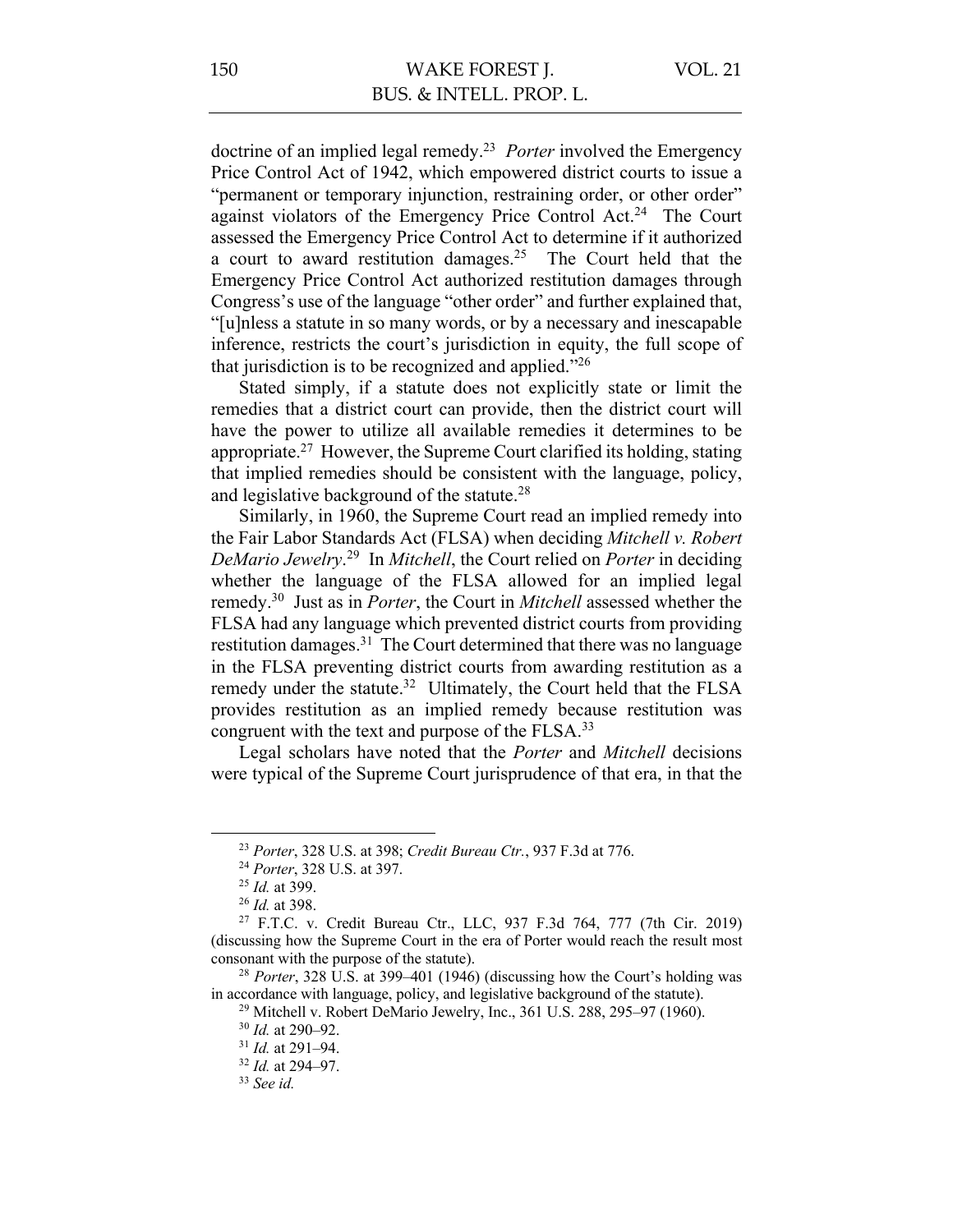justices frequently read implied legal remedies into statutes.<sup>34</sup> Indeed, *Porter* and *Mitchell* laid the groundwork for circuit courts to take action similar to the Supreme Court and read implied remedies into § 13(b) of the Act, ultimately to the benefit of the FTC and to the detriment of businesses.35

#### **B. How Lower Courts Applied the Doctrine of Implied Legal Remedies to § 13(b) of the Act**

While the Supreme Court in *Porter* and *Mitchell* laid the groundwork for an implied legal remedy to be read into § 13(b), lower court decisions further developed the implied legal remedy doctrine jurisprudence.36 The cases in this subpart are examples of circuit courts relying on *Porter* and *Mitchell* to explain that Congress implicitly authorized all ancillary forms of necessary relief, including monetary damages, in  $\S$  13(b) charges.<sup>37</sup> Each decision shares a similar reasoning: because § 13(b) permits courts to grant preliminary and permanent injunctions, without any limiting language, Congress implicitly granted courts the ability to exercise the full range of equitable power over a violator of the Act.<sup>38</sup>

In 1982, the Ninth Circuit heard a case which presented the opportunity to develop  $\S 13(b)$ 's implied legal remedy jurisprudence.<sup>39</sup> In *F.T.C. v. H. N. Singer, Inc.*, the FTC brought suit against the defendants for violating the franchise rule of the Act.<sup>40</sup> Pursuant to  $\S$ 13(b), the FTC sought a preliminary injunction against the defendants to prevent further wrongdoing, as well as a freezing of the defendants' assets to preserve the possibility of restitution and rescission damages.<sup>41</sup> The FTC argued that because  $\S$  13(b) provides courts the authority to

<sup>34</sup> William N. Eskridge Jr., *Politics Without Romance: Implications of Public Choice Theory for Statutory Interpretation*, 74 VA. L. REV. 275, 281–82 (1988); John F. Manning, *Foreword: The Means of Constitutional Power*, 128 HARV. L. REV. 1, 16–17 (2014).

<sup>35</sup> F.T.C. v. Credit Bureau Ctr., 937 F.3d 764, 776–80 (7th Cir. 2019) (showcasing how other courts read implied remedies into  $\S 13(b)$  after the Supreme Court decisions in Porter and Mitchell); *see* Brief for Chamber of Commerce, *supra* note 5, at 6–9 (highlighting the damage awards the FTC is receiving from courts under  $\S 13(b)$ ).

<sup>36</sup> *Credit Bureau Ctr.*, 937 F.3d at 776–80.

<sup>37</sup> F.T.C. v. H.N. Singer, Inc., 668 F.2d 1107, 1112–14 (9th Cir. 1982); F.T.C. v. U.S. Oil & Gas Corp., 748 F.2d 1431, 1434 (11th Cir. 1984); F.T.C. v. Elders Grain Inc., 868 F.2d 901, 907 (7th Cir. 1989).

<sup>38</sup> *Singer*, 668 F.2d at 1113; *U.S. Oil & Gas*, 748 F.2d at 1434; *Elders Grain*, 868 F.2d at 907.

<sup>39</sup> *Singer*, 668 F.2d at 1109.

<sup>40</sup> *Id.*

<sup>41</sup> *Id.* at 1109, 1112.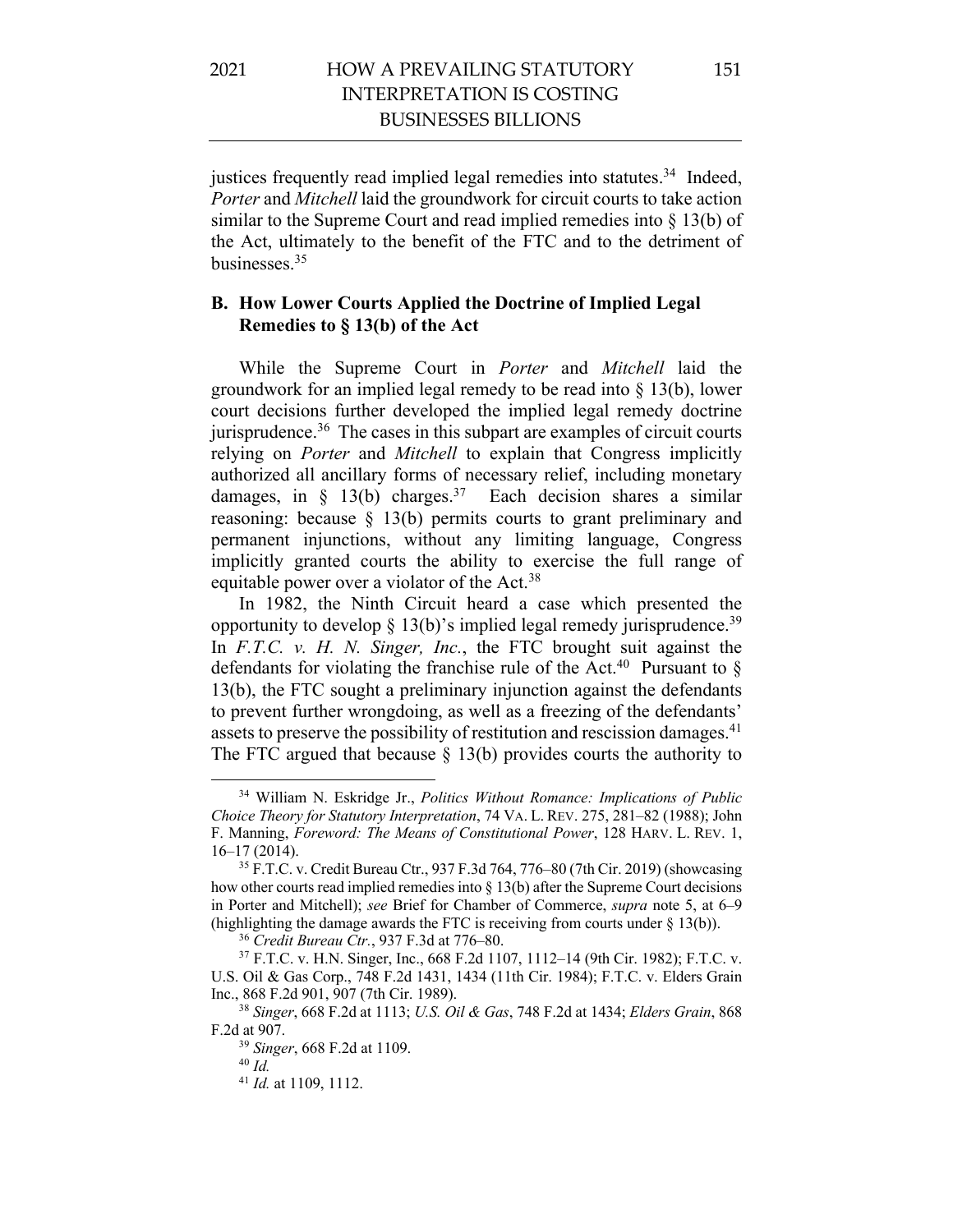grant a preliminary or permanent injunction, then implicitly, absent any language limiting the remedies authorized by  $\S$  13(b), a court has the authority to provide any necessary ancillary relief.<sup>42</sup> The Ninth Circuit relied on the Supreme Court cases, *Porter* and *Mitchell,* in employing the rationale that when Congress authorizes courts to grant permanent injunctions, absent any limiting language or inescapable inference limiting the equitable power of the court, courts also have the authority to grant all ancillary forms of relief deemed necessary.43 *Singer* marked the first instance that the implied legal remedy doctrine was applied to the Act, specifically  $\S$  13(b).<sup>44</sup>

The Eleventh Circuit also expanded the implied legal remedies available under § 13(b).<sup>45</sup> In *F.T.C. v. United States Oil & Gas Corp.*, the defendants alleged that the FTC had not followed statutory protocol, which required the FTC to file an administrative complaint within twenty days after issuing a preliminary injunction or dissolve the injunction, as explicitly provided in  $\S$  13(b). They also sought to have the preliminary injunction vacated. 46 Here, the district court issued a preliminary injunction and froze the defendants' assets to preserve the possibility of permanent monetary relief.47 Twenty days elapsed and the FTC had still not filed an administrative complaint or dissolved the preliminary injunction.48 Relying on *Porter* and *Singer*, the Eleventh Circuit held § 13(b) not only authorizes the court to grant preliminary injunctions, but, as an implied remedy, also authorizes the court to freeze the assets of a defendant during the pendency of an action for permanent relief.49

The Seventh Circuit built upon the implied legal remedies  $\S$  13(b) foundation by deeming rescission damages permissible under  $\S$  13(b) as an ancillary remedy. 50 In *F.T.C. v. Elders Grain Inc.*, the Seventh Circuit discussed the Act, acknowledging that § 13(b) authorizes a court to grant a preliminary injunction, so long as "upon a proper showing that, weighing the equities and considering the Commission's likelihood of success, such action would be in the public interest."<sup>51</sup> Next, the Seventh Circuit determined that the authority to issue a preliminary or permanent injunction implies the power to award any

<sup>42</sup> *Id.* at 1110–12.

<sup>43</sup> *Id.* at 1112.

<sup>44</sup> F.T.C. v. Credit Bureau Ctr., LLC, 937 F.3d 764, 776–80 (7th Cir. 2019) (laying out the history of courts reading implied legal remedies into § 13(b)).

<sup>45</sup> F.T.C. v. U.S. Oil & Gas Corp., 748 F.2d 1431, 1434 (11th Cir. 1984).

<sup>46</sup> *Id.* at 1433.

<sup>47</sup> *Id.* at 1432.

<sup>48</sup> *Id.* at 1433.

<sup>49</sup> *Id.* at 1434.

<sup>50</sup> F.T.C. v. Elders Grain, Inc., 868 F.2d 901, 907 (7th Cir. 1989).

 $51$  *Id.* at 902 (quoting 15 U.S.C.  $\S$  53 (1973) (internal quotations omitted)).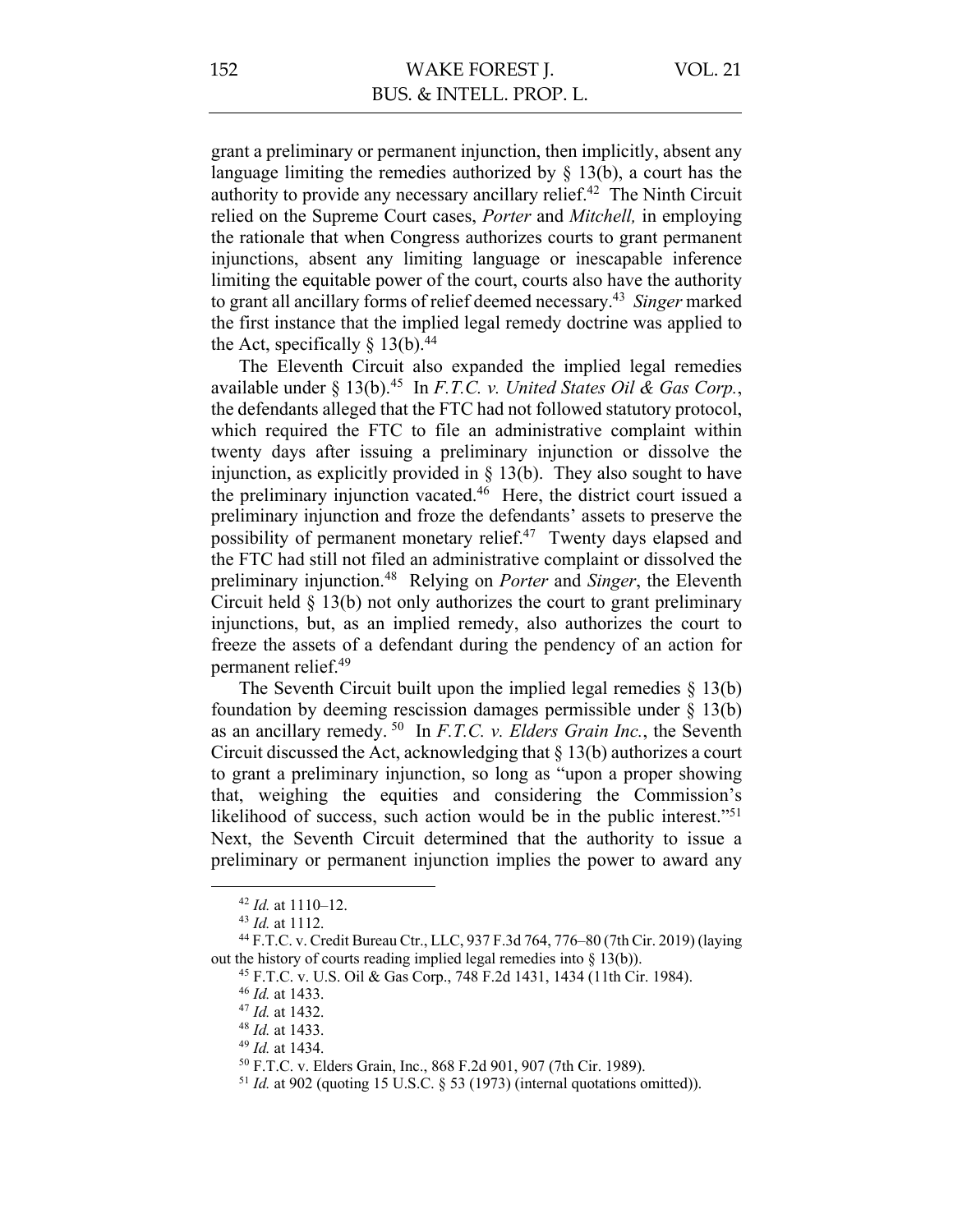other relief that is necessary absent any limiting statutory language.<sup>52</sup> Interestingly, the defendants agreed with the Seventh Circuit's rationale on this point and conceded that the ability to award those injunctions implicitly allows the court to fashion any other ancillary remedies it determines necessary.53 Notably, the *Elders Grain* case was concerned with awarding rescission damages—a type of remedy which had never been awarded under § 13(b) before.54 Thus, *Elders Grain* marks a significant development in § 13(b) precedent, being the first time a court granted rescission damages against the defendant under this section of the Act.55

### **C. How the Seventh Circuit Created the Prevailing Statutory Interpretation of § 13(b)**

The Seventh Circuit's holding in *F.T.C. v. Amy Travel Service Inc.* created the prevailing statutory interpretation of  $\S$  13(b), authorizing all forms of equitable relief deemed necessary by the court, not limited to just asset freezes and rescission damages. 56 The defendants in *Amy Travel* appealed a lower court decision awarding the FTC restitution and rescission damages, arguing that the district court had no authority to grant such remedies because the text of  $\S 13(b)$  only gives the court authority to grant a preliminary or permanent injunction.<sup>57</sup>

The Seventh Circuit relied on *Singer* and its own precedent from *Elders Grain*, which both provided that, absent any limiting language, § 13(b)'s preliminary and permanent injunction provisions authorize a court to award any ancillary relief deemed necessary, including asset freezes and rescission damages.58 The Seventh Circuit held that the implicit authorization to grant any ancillary relief deemed necessary, under the preliminary and permanent injunction provisions of  $\S$  13(b), allowed a court to also grant restitution damages, in addition to asset freezes and rescission damages.59 In its reasoning, the Seventh Circuit stated, "[r]escission and restitution are proper forms of ancillary relief. All other circuits that have dealt with this issue have found that  $\S 13(b)$ 

<sup>55</sup> *Elders Grain*, 868 F.2d at 907; *Credit Bureau Ctr.*, 937 F.3d at 778.

<sup>52</sup> *Id.* at 907.

<sup>53</sup> *Id.*

<sup>54</sup> *Id.*; *see* F.T.C. v. Credit Bureau Ctr., LLC, 937 F.3d 764, 778 (7th Cir. 2019) (discussing the court's own decision in Elders Grain).

<sup>56</sup> F.T.C. v. Amy Travel Serv., Inc., 875 F.2d 564, 571–72 (7th Cir. 1989).

<sup>57</sup> *Id.* at 571.

<sup>58</sup> *Id.*

<sup>59</sup> *Id.*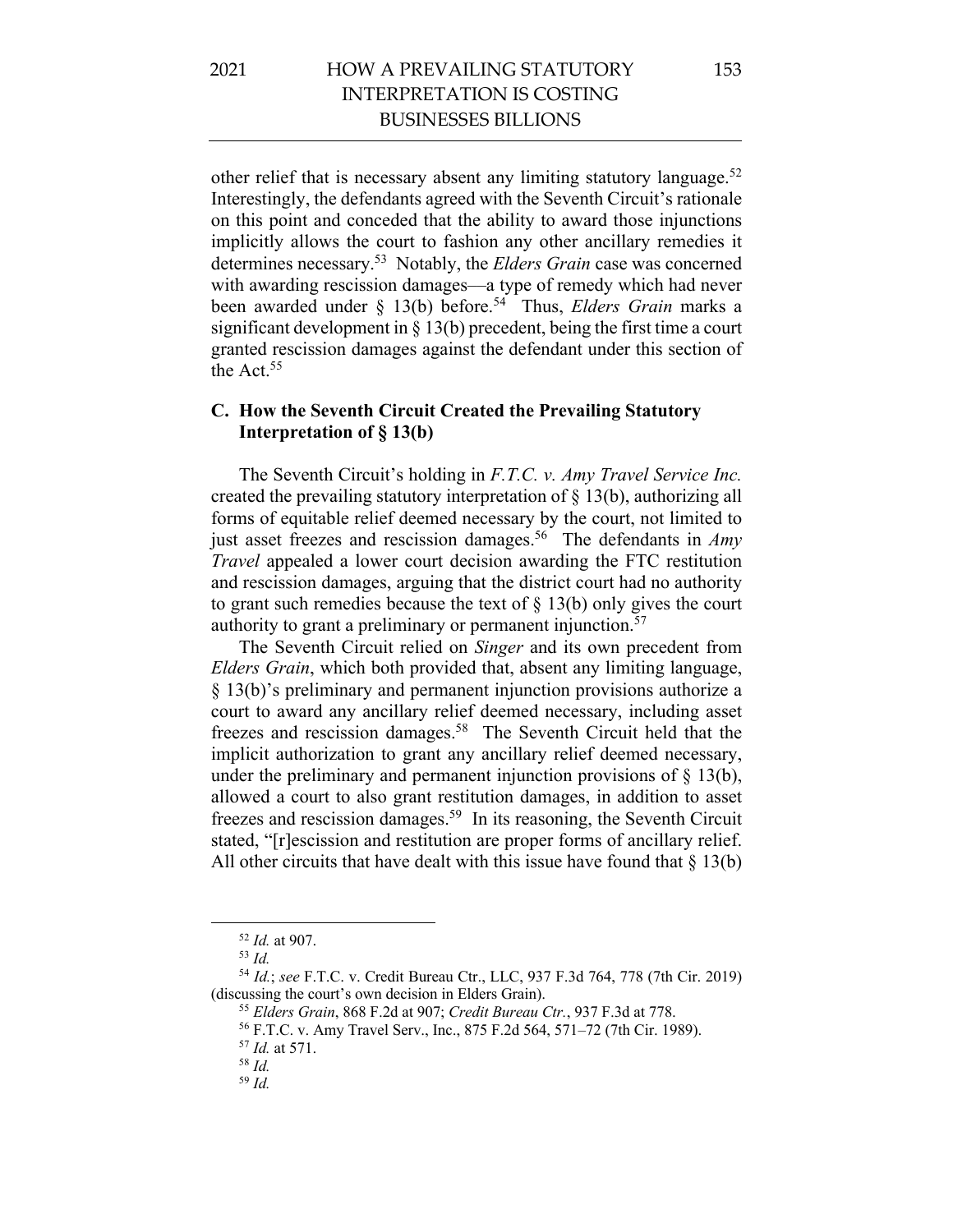grants the authority to issue other necessary equitable relief."60 Thus, *Amy Travel* is important because it represented the Seventh Circuit creating the current prevailing statutory interpretation of § 13(b) and it was the first time a court read an implied legal remedy of restitution damages into  $\S$  13(b).<sup>61</sup>

The Seventh Circuit's holding in *Amy Travel* represented the first, but not the last time a court read an implied remedy of restitution damages into  $\S$  13(b) of the Act.<sup>62</sup> Thereafter, many circuits followed suit.<sup>63</sup> In fact, the Seventh Circuit would later state that the approach it used in *Amy Travel* became the standard.<sup>64</sup> The Eighth and Eleventh Circuits would go on to hold that  $\S 13(b)$  authorized the court to utilize "full equitable powers," which included restitution damages, in addition to asset freezes and rescission damages, in fashioning a remedy against violators of the Act.<sup>65</sup> The Second, Fourth, Ninth, and Tenth Circuits also cited to *Amy Travel* in opinions that held that § 13(b), through its preliminary and permanent injunction provisions, absent any limiting language, authorized courts to award restitution damages against defendants as an implied remedy. 66 However, the Fourth Circuit did note that there were arguments of structure, purpose, and history that could weigh against the conclusion that courts have the authority to award restitution damages against violators of the Act.<sup>67</sup> Yet, the Fourth Circuit remained unpersuaded by those arguments due to the Supreme Court's holdings in *Porter* and *Mitchell*. 68

Courts and judges have gone further than the Fourth Circuit in making their concerns about the statutory interpretation of  $\S$  13(b) known.69 In *F.T.C. v. Shire ViroPharma Inc.*, the Third Circuit

<sup>68</sup> *Id.*

<sup>60</sup> *Id.*

<sup>61</sup> *Id.* at 572; F.T.C. v. Credit Bureau Ctr., LLC, 937 F.3d 764, 778–80 (7th Cir. 2019) (detailing *Amy Travel*'s impact on the jurisprudence of courts reading implied legal remedies into § 13(b)).

<sup>62</sup> *Credit Bureau Ctr.,* 937 F.3d at 777–80 (detailing the history of an implied legal remedies provision being read into § 13(b) of the Act).

<sup>63</sup> *Id.* at 779; F.T.C. v. Gem Merch. Corp., 87 F.3d 466, 470 (11th Cir. 1996); F.T.C. v. Sec. Rare Coin & Bullion Corp., 931 F.2d 1312, 1316 (8th Cir. 1991); F.T.C. v. Bronson Partners, LLC, 654 F.3d 359, 365 (2d Cir. 2011); F.T.C. v. Freecom Commc'ns, Inc., 401 F.3d 1192, 1203 (10th Cir. 2005); F.T.C. v. Pantron I. Corp., 33 F.3d 1088, 1102 (9th Cir. 1994); F.T.C. v. Ross, 743 F.3d 886, 891–93 (4th Cir. 2014).

<sup>64</sup> *Credit Bureau Ctr.*, 937 F.3d at 779.

<sup>65</sup> *Sec. Rare Coin & Bullion Corp.*, 931 F.2d at 1314–15; *Gem Merch. Corp.*, 87 F.3d at 470.

<sup>66</sup> *Bronson Partners*, 654 F.3d at 365; *Ross*, 743 F.3d at 891; *Pantron I. Corp.*, 33 F.3d at 1102; *Freecom Commc'ns*, 401 F.3d at 1203.

<sup>67</sup> *Ross*, 743 F.3d at 891.

<sup>69</sup> F.T.C. v. Shire ViroPharma, Inc., 917 F.3d 147, 155 (3d Cir. 2019) (declining to extend the reach of district courts to award monetary damages under § 13(b)).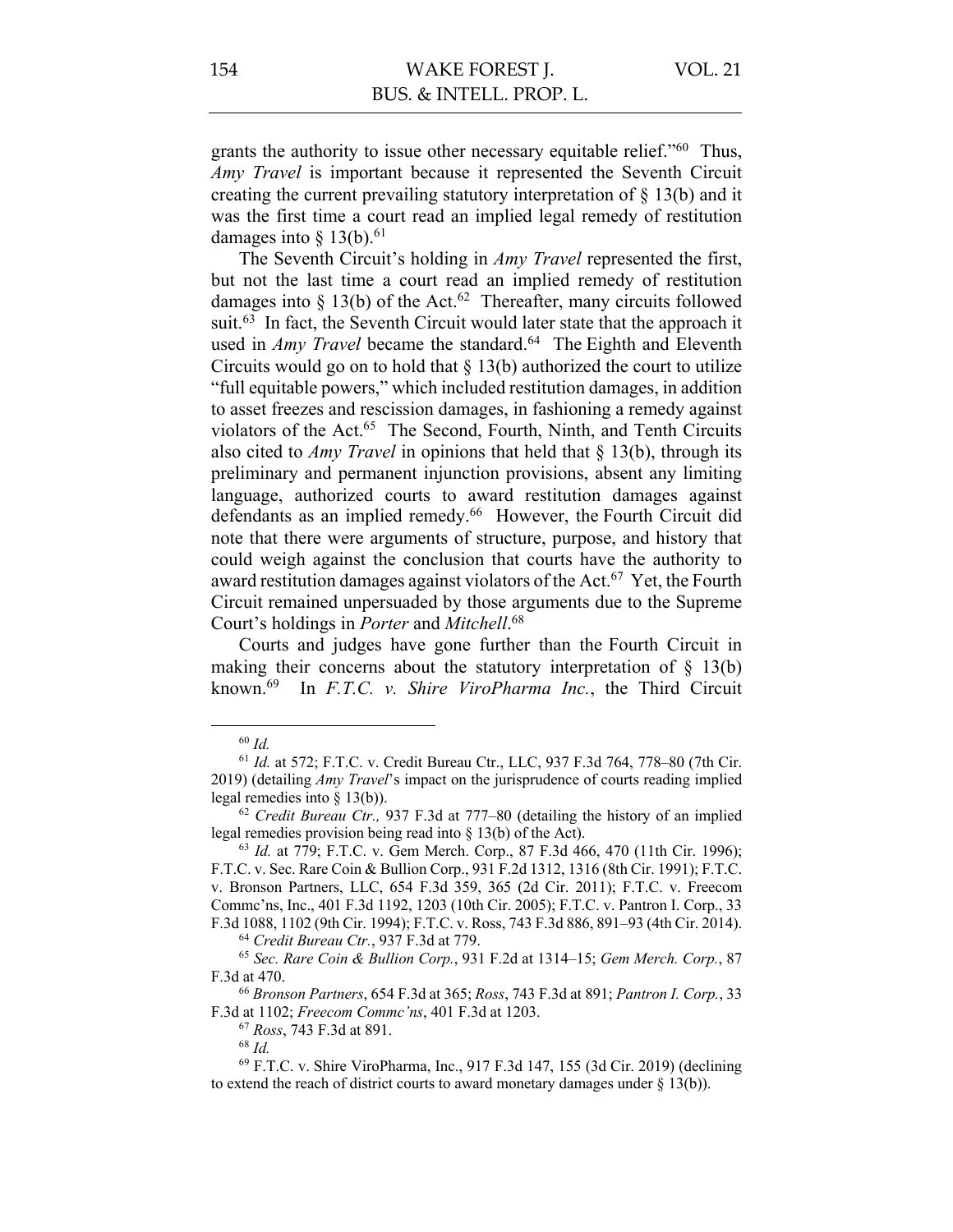analyzed § 13(b) and declined to award monetary damages against the defendant, citing its own precedent in *Murphy v. Millennium Radio Group LLC*: "When the statute's language is plain, the sole function of the courts—at least where the disposition required by the text is not absurd—is to enforce it according to its terms."70 Furthermore, in *F.T.C. v. AMG Capital Mgmt.*, Justice O'Scannlain, in his concurrence, disagreed with the prevailing statutory interpretation of § 13(b), and expressed his view that § 13(b) has escaped critical statutory interpretation and that the current interpretation of  $\S$  13(b) will be untenable in the future. $71$ 

### **D. How the FTC Originally Interpreted its Power Under § 13(b) of the Act**

Despite the willingness of courts to interpret  $\S 13(b)$  as authorizing awards of any ancillary remedies deemed necessary, the FTC stated in 2003 that it would only pursue disgorgement or restitution damages in exceptional cases that illustrated a clear violation of the law where the violators had proper notice of their wrongful conduct.<sup>72</sup> The FTC followed this policy until 2012 when the agency withdrew its 2003 policy statement, claiming it had taken a restrictive view of its own discretion to seek restitution and disgorgement damages.<sup>73</sup>

Furthermore, the FTC expanded its powers by stating that it could seek monetary damage awards irrespective of whether the alleged misconduct was a common business practice or not, meaning the FTC did not need to provide notice of the wrongful conduct to a business before pursuing monetary damages in court.<sup>74</sup> Due to the FTC's policy change and the expansion of its powers under  $\S$  13(b), the amount of money courts were awarding the FTC increased.<sup>75</sup> In 2017, the FTC obtained \$5.29 billion from defendants in restitution and disgorgement damages under § 13(b), far larger than the \$223.7 million the FTC

<sup>70</sup> *Id.* at 156 (quoting Murphy v. Millennium Radio Grp., LLC, 650 F.3d 295, 302 (3d Cir. 2011)).

<sup>71</sup> F.T.C. v. AMG Capital Mgmt., LLC, 910 F.3d 417, 429 (9th Cir. 2018) (O'Scannlain, J., concurring) (stating that the current statutory interpretation of § 13(b) is no longer tenable and providing the reasons for that belief).

<sup>&</sup>lt;sup>72</sup> Policy Statement on Monetary Equitable Remedies in Competition Cases, 68 FED. REG. 45, 821 (Aug. 4, 2003).

<sup>&</sup>lt;sup>73</sup> Withdrawal of the Commission Policy Statement on Monetary Equitable Remedies in Competition Cases, 77 FED REG. 47, 070 (Aug. 7, 2012).

<sup>74</sup> *Id.* at 47,071*.*; Brief for Chamber of Commerce, *supra*, note 5, at 6.

<sup>75</sup> Brief for Chamber of Commerce, *supra* note 5, at 7–8 (detailing the increase in monetary judgments against businesses after the FTC's policy shift on § 13(b) remedies).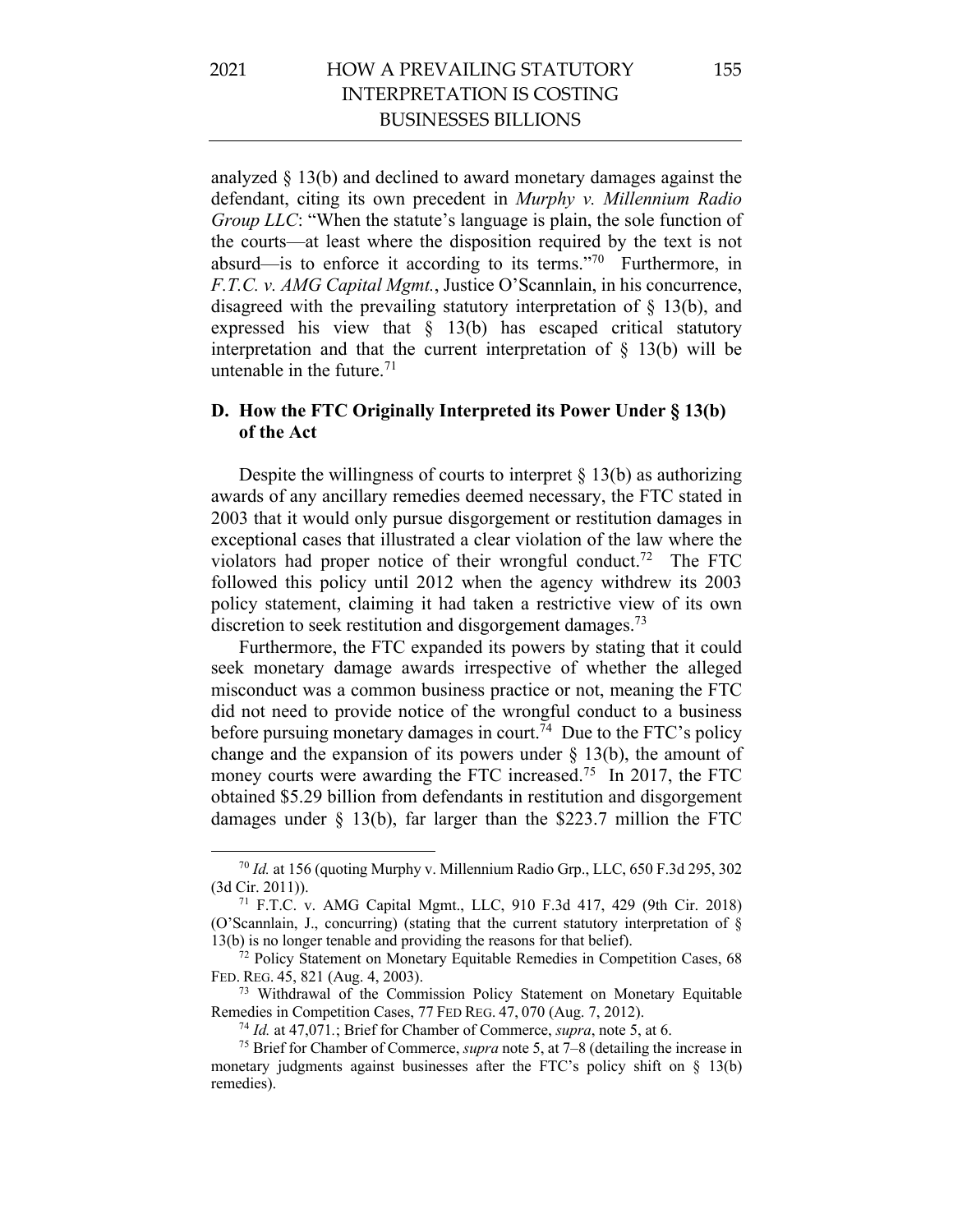obtained in 2011 utilizing  $\S$  13(b), a year before the FTC changed its policy on seeking disgorgement and restitution damages under § 13(b).76 Moreover, the FTC's new policy led to a twenty-three times increase in the average restitution and disgorgement damage awarded by courts under  $\S 13(b)$  since 2012.<sup>77</sup> This policy change and increase in damage award amounts have led to a precarious feeling amongst businesses for fear of being on the wrong end of a large restitution or disgorgement damage award that could put them out of business.<sup>78</sup>

This awarding of excessive damages that can kill businesses is the reason the prevailing judicial interpretation of § 13(b) must change and accurately reflect the text, structure, and purpose of § 13(b).

#### **III. DISCUSSION**

This comment has proceeded by laying out the statutory background of courts reading an implied legal remedy into § 13(b)'s preliminary and permanent injunction provisions. Next, this comment highlights a recent case in which the Seventh Circuit changed its interpretation of § 13(b), argued that other circuit courts should follow its approach illustrating how the prevailing statutory interpretation of  $\S$  13(b) is incorrect, and discussed the lack of necessary procedural safeguards for businesses in § 13. Furthermore, this comment argues that the Supreme Court should, now that it has granted *writ of certiorari* in the case of *AMG Capital Mgmt. LLC v. F.T.C.,* provide clarity on the § 13(b) damages circuit split, holding that § 13(b) does not provide for implied damages remedies.

#### **A. How the Seventh Circuit Revisited and Revised its own Statutory Interpretation of § 13(b)**

The Seventh Circuit would again play a role in determining whether § 13(b), through its authorization of preliminary and permanent injunctions, absent limiting language, authorizes courts to award any ancillary relief deemed necessary. Through its holding in *F.T.C. v. Credit Bureau Center, LLC*, the Seventh Circuit reversed its own precedent from *Amy Travel*, determining that a court can only award the remedies expressly provided by the text of § 13(b): preliminary and permanent injunctions.79 The Seventh Circuit embarked on a more thorough textual and structural interpretation of  $\S$  13(b) than it had in *Amy Travel*, finding that § 13(b) does not authorize district courts to

<sup>76</sup> *Id.*

<sup>77</sup> *Id.*

<sup>78</sup> *See id.* at 8.

<sup>79</sup> F.T.C. v. Credit Bureau Ctr., LLC, 937 F.3d 764, 786 (7th Cir. 2019).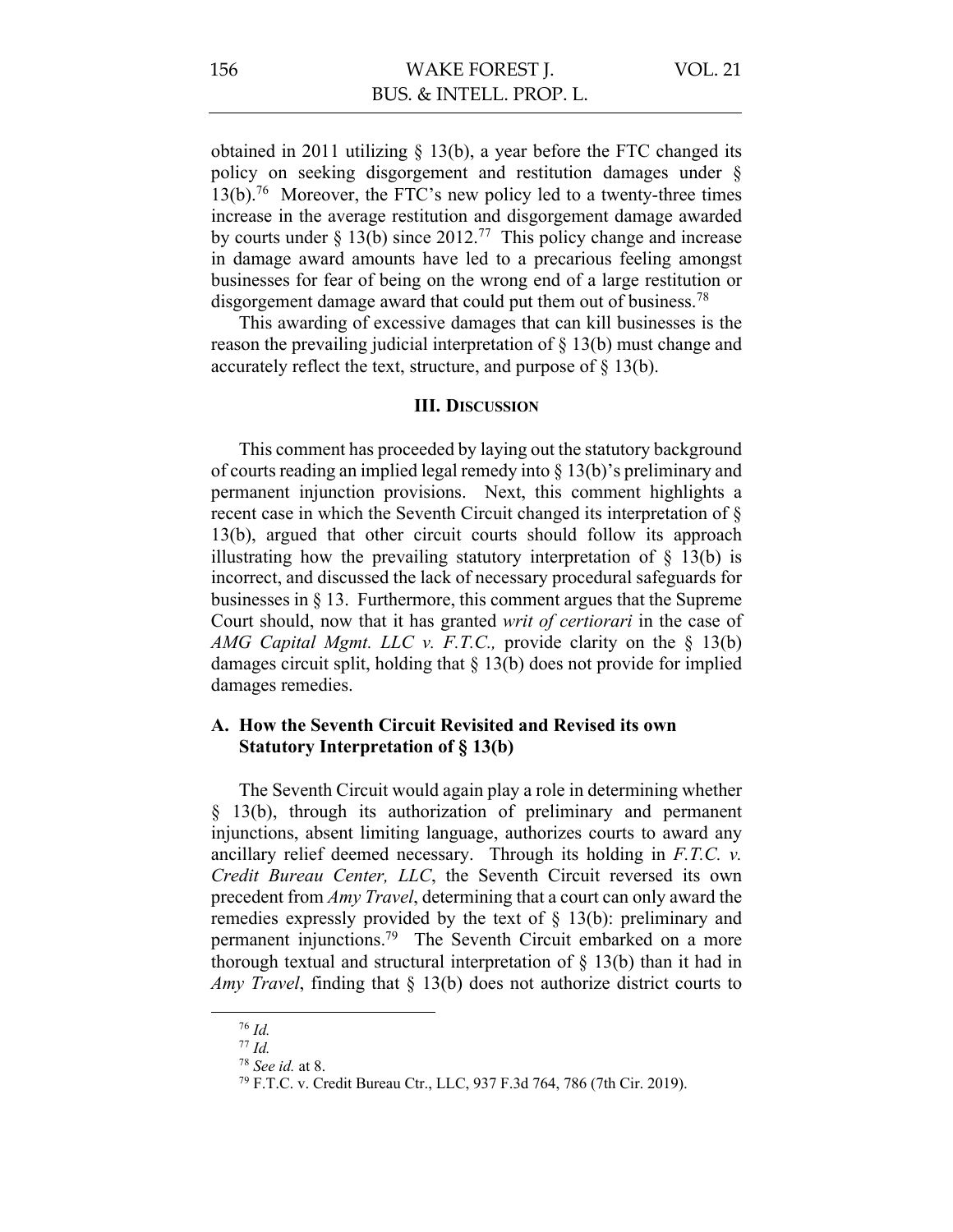# 2021 HOW A PREVAILING STATUTORY INTERPRETATION IS COSTING BUSINESSES BILLIONS

award restitution damages or other ancillary remedies not expressly provided by  $\S$  13(b) and that it would contradict the text of  $\S$  13(b) and the structure of the Act to hold otherwise.<sup>80</sup> This holding resulted in a circuit split that is still present, concerning whether courts are authorized by § 13(b) to award any ancillary relief deemed necessary as an implied legal remedy despite no explicit language in § 13(b) authorizing courts to do so. $81$ 

The Seventh Circuit relied extensively on the Supreme Court case *Meghrig v. KFC Western, Inc.*, in its analysis in *Credit Bureau*. <sup>82</sup> In *Meghrig*, the Supreme Court decided the issue of whether a plaintiff could recover waste clean-up costs as restitution damages under the Resource Conservation and Recovery Act of 1976.83 The Resource Conservation and Recovery Act of 1976 provided that district courts could use injunctions to restrain any person who contributes to handling the waste and order such person "to take such other action as may be necessary, or both."84 The Supreme Court declined to find an implied remedy of restitution damages in the Resource Conservation and Recovery Act because it expressly authorized the issuance of mandatory and prohibitory injunctions, and such remedies do not contemplate the awarding of damages as equitable restitution.<sup>85</sup> In addition, the Supreme Court stated in its opinion that, "it is an elemental canon of statutory construction that where a statute expressly provides a particular remedy or remedies, a court must be chary of reading others into it."86

Furthermore, the Seventh Circuit in *Credit Bureau* thoroughly examined the text and structure of § 13(b) and concluded that its previous interpretation of the statute was incorrect as § 13(b) does not explicitly authorize courts to grant monetary damage awards.<sup>87</sup> Lastly, the Seventh Circuit discussed the lack of procedural safeguards provided to businesses in  $\S$  13 as further reason for finding that  $\S$  13(b) does not authorize courts to award restitution damages. 88 The Seventh Circuit reasoned that other sections of the Act explicitly state that a court can award restitution damages against violators and include

<sup>80</sup> *Id.* at 775.

<sup>81</sup> *Id.* at 795–96 (Wood, C.J., dissenting).

<sup>82</sup> *Id.* at 780–82.

<sup>83</sup> Meghrig v. KFC W., Inc., 516 U.S. 479, 481–82 (1996).

<sup>84</sup> *Id.* at 484.

<sup>85</sup> *Id.*

<sup>86</sup> *Id.* at 488 (quoting Middlesex Cty. Sewerage Auth. v. Nat'l Sea Clammers Assn., 453 U.S. 1, 14–15 (1981)).

<sup>87</sup> F.T.C. v. Credit Bureau Ctr., LLC, 937 F.3d 764, 772–75 (7th Cir. 2019).

<sup>88</sup> *Id.* at 783–86.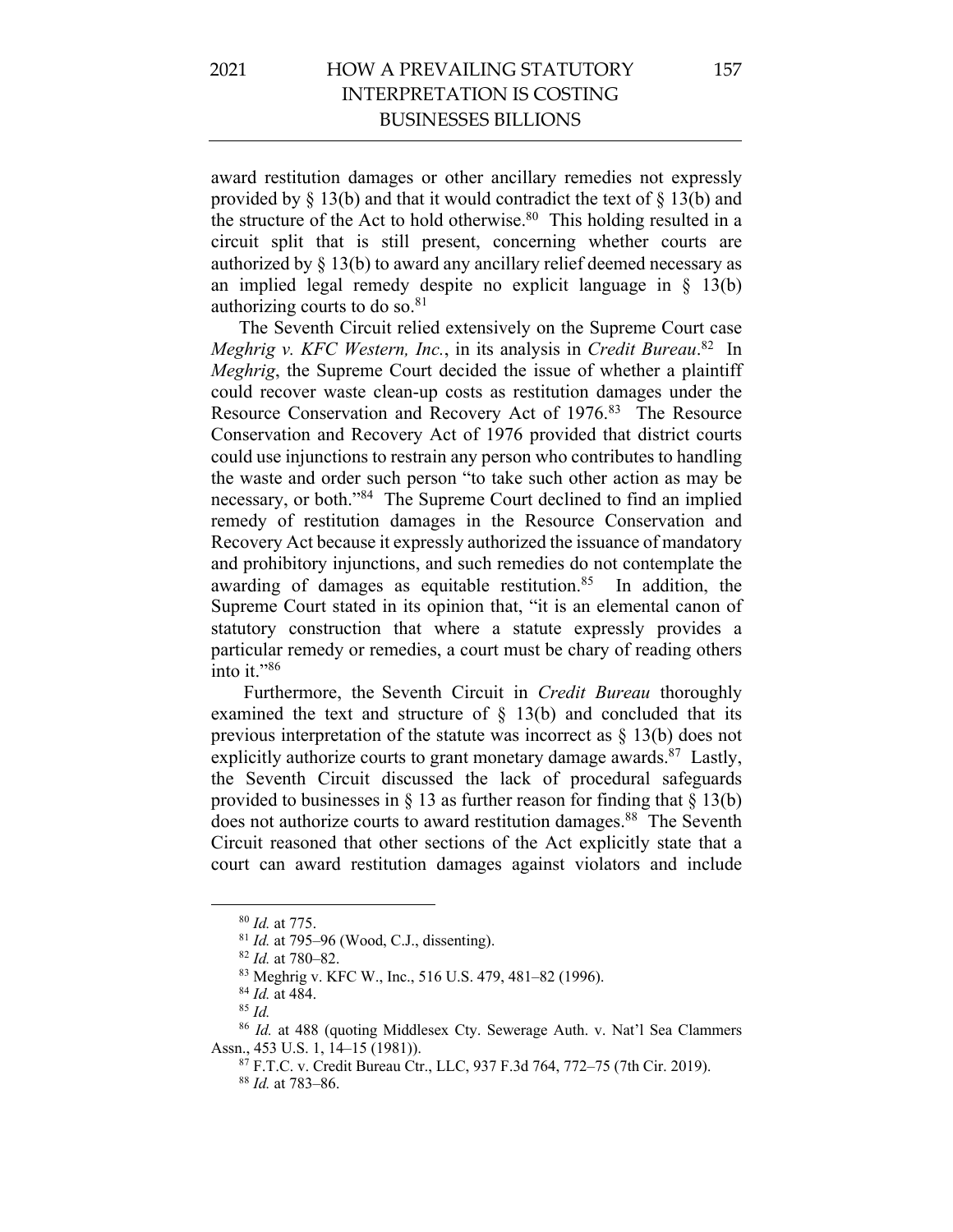procedural safeguards for businesses, such as notice and statutes of limitations, that must be adhered to before the FTC can initiate lawsuits seeking restitution damages.<sup>89</sup> In analyzing the new Supreme Court view on implied legal remedies from *Meghrig*, the text and structure of § 13(b), and the lack of procedural safeguards in § 13, the Seventh Circuit determined it was finally time to overturn its own precedent and find that  $\S$  13(b) does not authorize district courts to award implied remedies against violators of the Act, like restitution and rescission damages. 90

The SeventhCircuit's recent opinion in *Credit Bureau* should serve as guidance to other circuit courts around the country. Many circuit courts still adhere to the belief that  $\S$  13(b) authorizes implied legal remedies through the absence of any limiting language.<sup>91</sup> Those courts must revisit their interpretations of  $\S$  13(b) and overturn their own precedents in order to be in line with the Seventh Circuit's correct view on the statute. In fact, recent Supreme Court holdings—that the Court is reluctant to tamper with the enforcement scheme of a statute and that expressly providing for only one method of enforcement indicates Congress's intent to preclude other methods of enforcement— would require nothing less.<sup>92</sup> Without the clear, express intent of Congress in the statute to provide for monetary damages, the Supreme Court was unwilling to imply such damages into its reading of the statute at issue in *Meghrig*. 93 This more limited reading of implied damage remedies into statutes has been closely adhered to by the Supreme Court since the *Meghrig* decision. 94 Thus, the Supreme Court in deciding the issue of whether  $\S 13(b)$  authorizes district courts to award restitution damages, would likely conclude that it does not, keeping in line with its recent jurisprudence on implied legal remedies.

<sup>89</sup> *Id.*; 15 U.S.C. § 45(l), § 57b (2018).

<sup>90</sup> *Credit Bureau Ctr*., 937 F.3d at 786.

<sup>91</sup> *See, e.g.*, F.T.C. v. Bronson Partners, LLC, 654 F.3d 359, 365 (2d Cir. 2011).

<sup>&</sup>lt;sup>92</sup> Great-West Life & Annuity Ins. Co. v. Knudson, 534 U.S. 204, 209 (2002) ("We have therefore been especially 'reluctant to tamper with [the] enforcement scheme' embodied in the statute by extending remedies not specifically authorized by its text.") (quoting Mass. Mut. Life Ins. Co. v. Russell, 473 U.S. 134, 147 (1985)); Armstrong v. Exceptional Child Ctr., Inc., 575 U.S. 320, 328 (2015) ("As we have elsewhere explained, the 'express provision of one method of enforcing a substantive rule suggests that Congress intended to preclude others.'") (quoting Alexander v. Sandoval, 532 U.S. 275, 290 (2001)); Gebser v. Lago Vista Indep. Sch. Dist., 524 U.S. 274, 284 (1998) ("To guide the analysis, we generally examine the relevant statute to ensure that we do not fashion the scope of an implied right in a manner at odds with the statutory structure and purpose.").

<sup>93</sup> Meghrig v. KFC W., Inc., 516 U.S. 479, 487–88 (1996).

<sup>94</sup> *Great-West Life & Annuity*, 534 U.S. at 209; *Armstrong*, 575 U.S. at 328; *Gesber*, 524 U.S. at 284.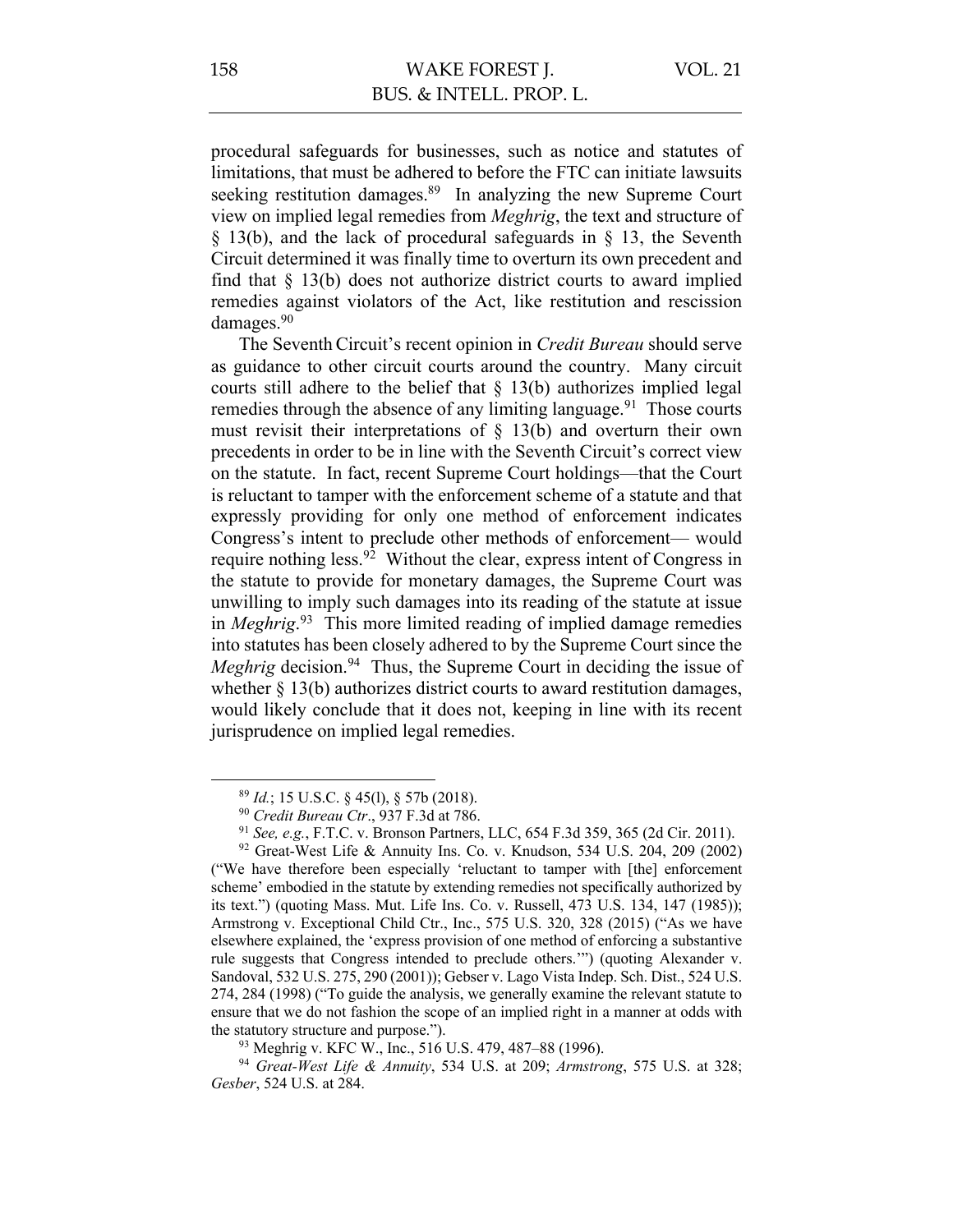### **B. How Courts Should Engage in Statutory Interpretation to Reach the Correct Result that § 13(b) Does Not Authorize Courts to Award Restitution Damages as an Implied Legal Remedy**

When attempting to determine the purpose and intent of a statute, courts must engage in the process of statutory interpretation.<sup>95</sup> The process of statutory interpretation includes, but is not limited to, looking to the text of the statute, the structure of the statute, canons of construction, and the purpose of the statute.<sup>96</sup> In particular, circuit courts have misinterpreted the meaning of § 13(b) by ignoring its text, its structure, its relation to the Act as a whole (a canon of construction typically utilized by courts to glean statutory intent and purpose), and its purpose.

### *1. How a Clear, Textual Interpretation of § 13(b) Results in the Conclusion that § 13(b) Does Not Authorize the Awarding of Restitution Damages*

A textual interpretation of a statute involves looking directly at the text of the statute and using the plain meaning of the words to determine the statute's purpose.<sup>97</sup> The text of  $\S 13(b)$  reads as follows:

> (b) Temporary restraining orders; preliminary injunctions.

Whenever the Commission has reason to believe—...

(2) that the enjoining thereof pending the issuance of a complaint by the Commission and until such complaint is dismissed by the Commission or set aside by the court on review, or until the order of the Commission made thereon has become final, would be in the interest of the public—

the Commission by any of its attorneys designated by it for such purpose may bring suit in a district court of the United States to enjoin any such act or practice. Upon a proper showing that, weighing the equities and considering the Commission's

<sup>&</sup>lt;sup>95</sup> CONG. RSCH. SRV., R97-589 STATUTORY INTERPRETATION: GENERAL PRINCIPLES AND RECENT TRENDS ii (2014).

<sup>96</sup> *Id.* at 3–5.

<sup>97</sup> *See id.*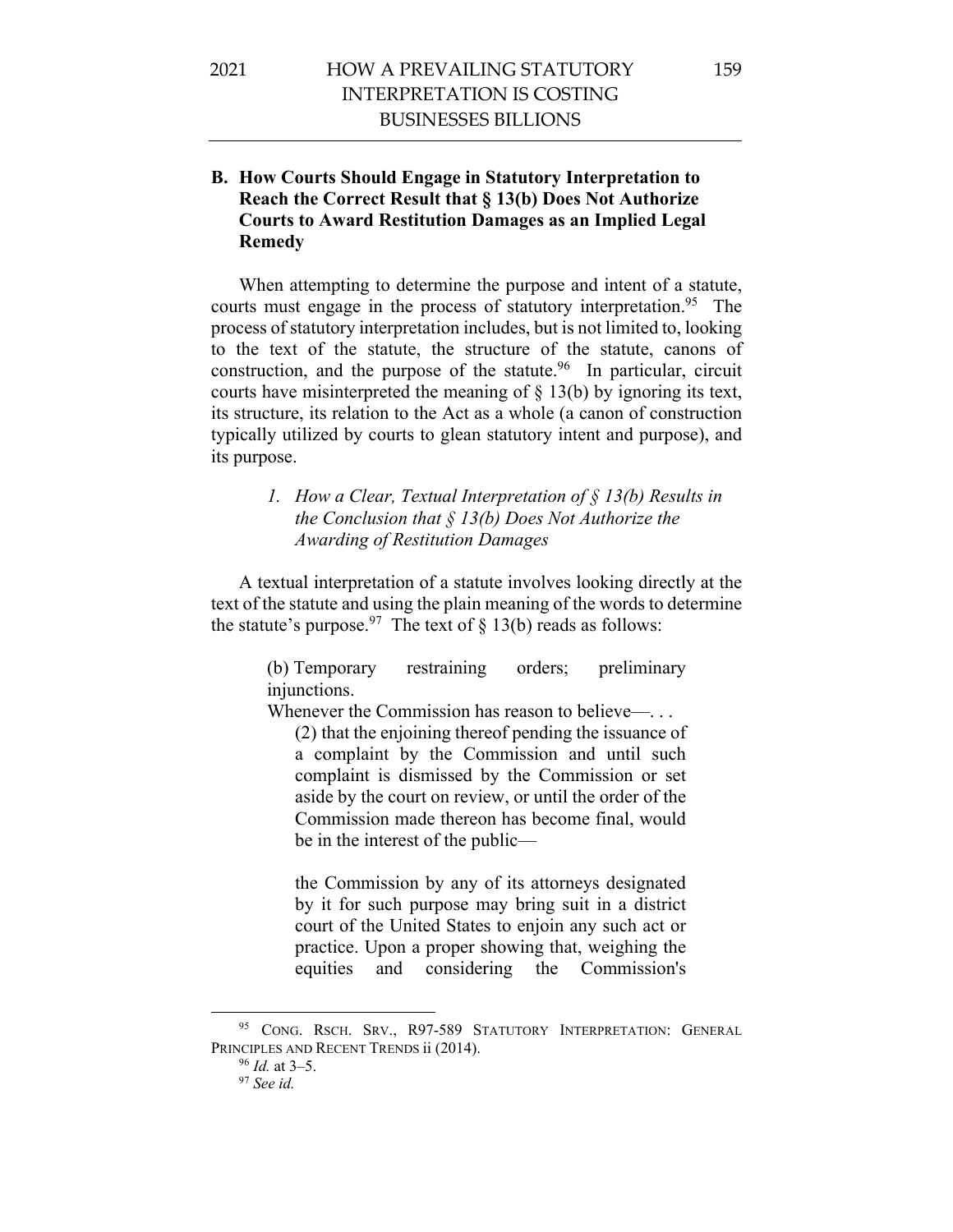likelihood of ultimate success, such action would be in the public interest, and after notice to the defendant, a temporary restraining order or a preliminary injunction may be granted without bond: *Provided, however*, That if a complaint is not filed within such period (not exceeding 20 days) as may be specified by the court after issuance of the temporary restraining order or preliminary injunction, the order or injunction shall be dissolved by the court and be of no further force and effect: *Provided further*, That in proper cases the Commission may seek, and after proper proof, the court may issue, a permanent injunction.<sup>98</sup>

The text of  $\S$  13(b) clearly authorizes district courts to award preliminary injunctions against potential violators of the Act, as well as permanent injunctions.<sup>99</sup> However, nowhere in  $\S$  13(b) does it state that a district court is authorized to award monetary damages or other forms of equitable relief, outside of preliminary and permanent injunctions, against defendants.<sup>100</sup> A court should abide by the text and enforce a statute by utilizing the remedies the statute expressly provides, not by fashioning a remedy it may think is necessary. Yet, courts simply ignored the text of § 13(b) and found an implied legal remedy of monetary damages in the injunctive provisions of  $\S$  13(b) because there is no language stating that courts cannot award an implied remedy.

Such a finding is frightening. Does this mean Congress must always include limiting language in every statute it passes? Does this mean that a court can fashion whatever remedy it desires in any statute that does not possess limiting language? The potential consequences of permitting courts to read implied remedies into a statute that are not provided by the statute are too great to allow such a practice to continue. The power to create statutes and provide for the enforcement of the statutes, including remedies, properly rests with Congress, not the courts.<sup>101</sup> Yet, in interpreting  $\S$  13(b) to include implied remedies not explicitly provided by the text, courts are subverting Congress's legislative power, a power delegated only to Congress by the Constitution.102

The courts espousing the view that as there is no limiting language in § 13(b) a court can authorize any ancillary remedy it deems

<sup>98</sup> 15 U.S.C. § 53(b) (emphasis added).

<sup>99</sup> *Id.*

<sup>100</sup> *See id.*

<sup>101</sup> U.S. CONST. art. I, §§ 1, 8.

<sup>102</sup> *Id.*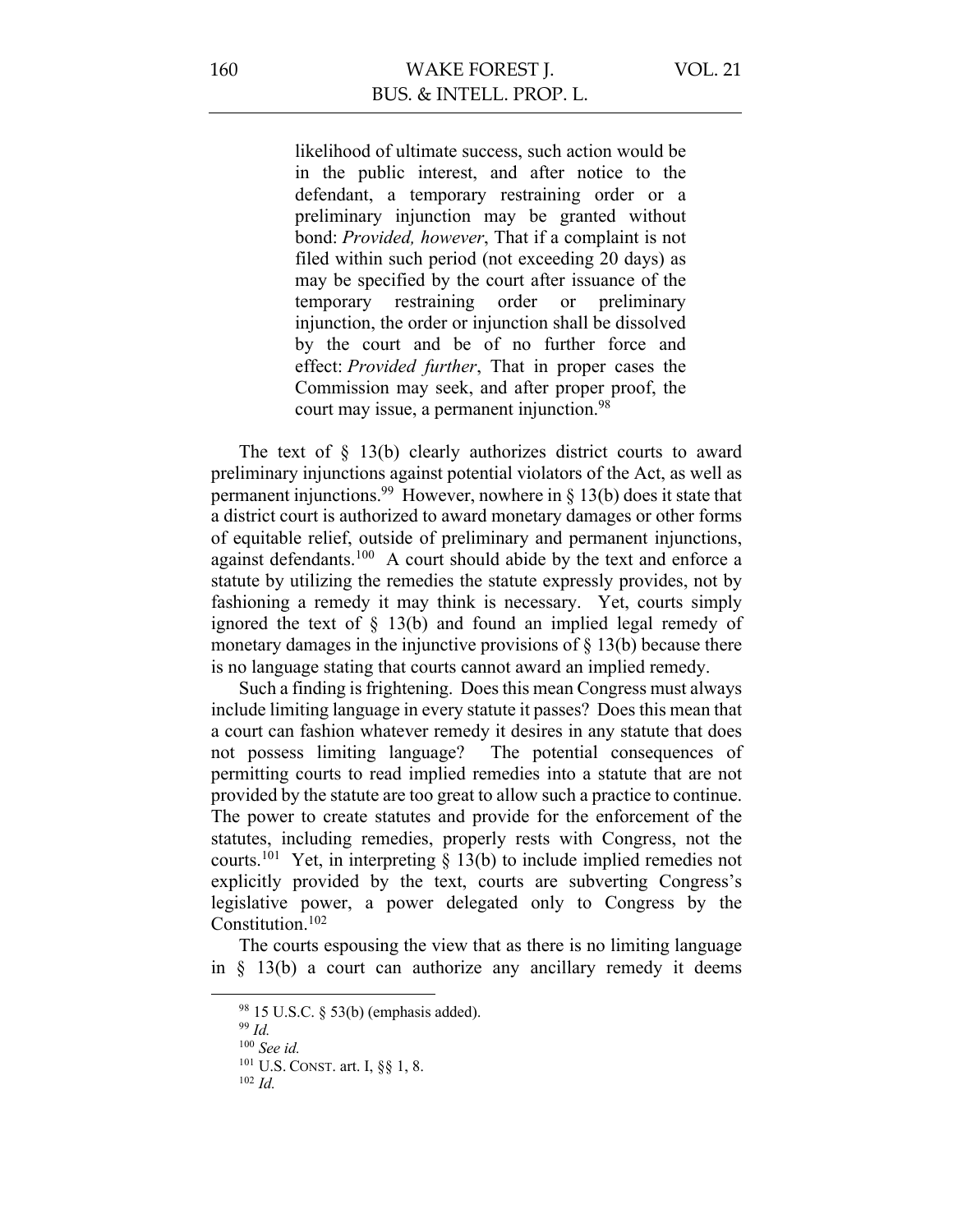necessary, point to the Supreme Court's holdings in *Porter* and *Mitchell* in support.103 However, those courts fail to mention the Supreme Court's clarification of its holding in *Porter*, that an implied legal remedy should be consistent with the language, the policy, and the legislative background of the statute.<sup>104</sup> Here, the implied legal remedy of monetary damages is not consistent with the language of  $\S$  13(b), which only provides the remedies of preliminary and permanent injunctions. In fact, the Supreme Court in *Meghrig*, a more recent case, refused to read an implied legal remedy of restitution damages as ancillary relief in addition to the injunctive relief expressly provided by the statute at issue in the case.<sup>105</sup> The Court reasoned that if a statute expressly provides a remedy, courts should be weary of implying any other remedies into the statute.106 Thus, circuit courts should adhere to the Court's holding in *Meghrig* and conclude that § 13(b) does not authorize a court to grant ancillary remedies outside those it expressly provides.

In addition, the plain meaning of injunction is "a court order commanding or preventing an action."107 Within the definition of the injunction, words such as damages, monetary relief, restitution, and rescission are absent.<sup>108</sup> Thus, reading an implied monetary remedy into an injunction is contrary to the plain meaning of the word and the courts that have done so with  $\S$  13(b) have simply ignored the plain meaning of an injunction.

However, when statutes are ambiguous a court has greater authority to fashion a remedy that suits its own policy preference, but the language of  $\S$  13(b) is not ambiguous. Ambiguity is defined as "doubtfulness or uncertainty of meaning or intention."<sup>109</sup> Section 13(b) explicitly states the scope of who it applies to, what it prohibits, what remedies are authorized, and the procedure necessary to apply those remedies.110 Words such as damages, monetary relief, restitution, and rescission are, yet again, nowhere to be found within the text of § 13(b).<sup>111</sup> Therefore,  $\S$  13(b) is not equivocal or ambivalent in its

<sup>103</sup> F.T.C. v. H.N. Singer, Inc., 668 F.2d 1107, 1112–14 (9th Cir. 1982); F.T.C. v. U.S. Oil & Gas Corp., 748 F.2d 1431, 1434 (11th Cir. 1984).

<sup>104</sup> Porter v. Warner Holding Co., 328 U.S. 395, 399–401 (1946) (discussing how the Court's holding was in accordance with language, policy, and legislative background of the statute).

<sup>&</sup>lt;sup>105</sup> Meghrig v. KFC W., Inc., 516 U.S. 479, 484 (1996).

<sup>106</sup> *Id.* at 487–88.

<sup>&</sup>lt;sup>107</sup> *Injunction*, BLACK's LAW DICTIONARY (11th ed. 2019).

<sup>108</sup> *See id.*

<sup>109</sup> *Ambiguity*, BLACK'S LAW DICTIONARY (11th ed. 2019).

<sup>110</sup> 15 U.S.C. § 53(b) (2018).

<sup>111</sup> *See id.*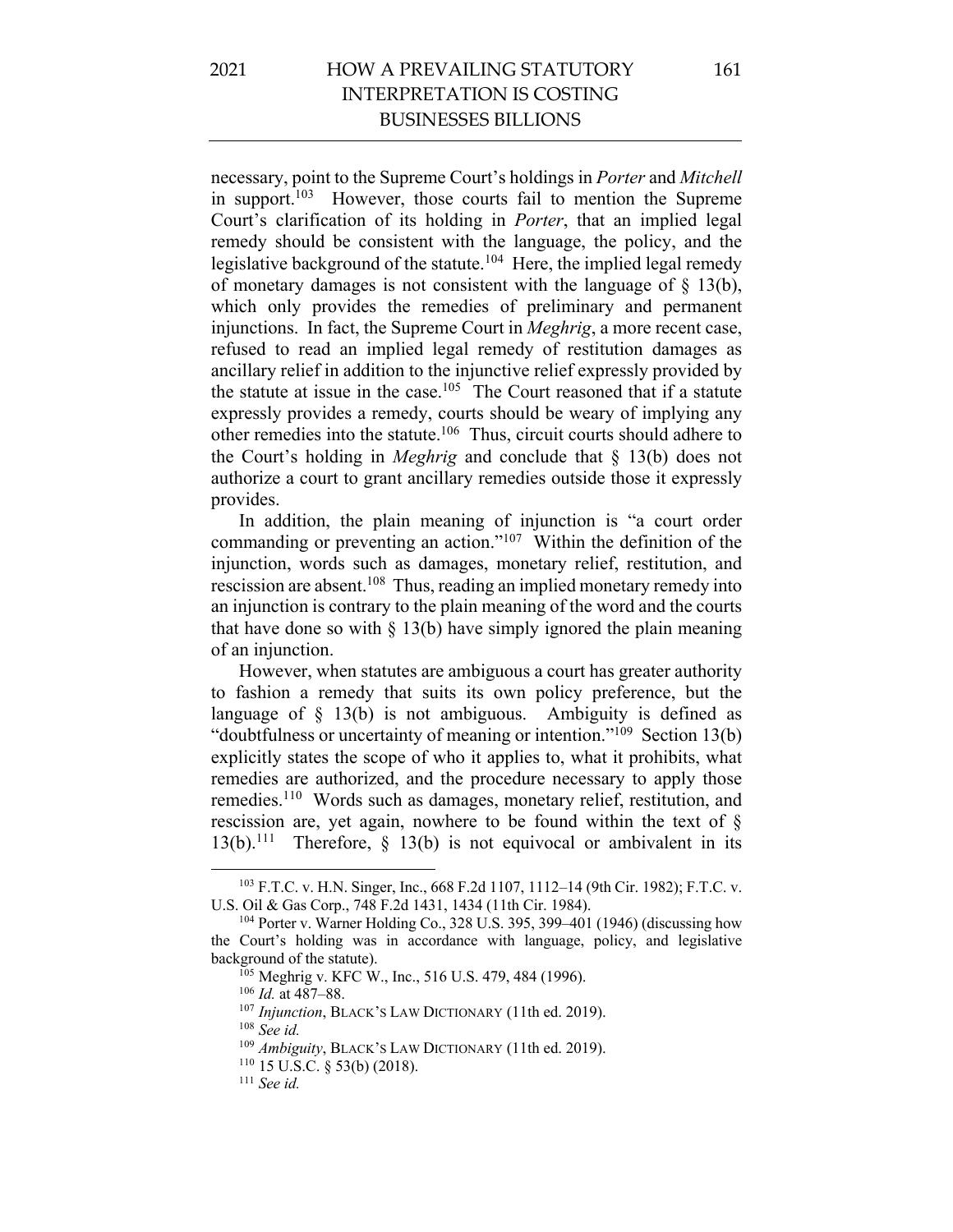meaning, and ultimately, not ambiguous. Hence, courts should not treat it as such by fashioning implied remedies that are not provided by its text. Thus, the prevailing statutory interpretation of  $\S$  13(b), which allows implied legal remedies to be read into the statute, is textually incorrect.

The circuit courts of this country have not engaged in a thorough analysis of the text of  $\S 13(b)$  and have instead fashioned a legal remedy, contrary to the text of  $\S$  13(b), which they deem just. In light of the Supreme Court's holding in *Meghrig* that (1) *Porter* and *Mitchell* are not a license to categorically recognize all ancillary forms of equitable relief without a close analysis of statutory text and context and (2) injunctions do not contemplate equitable restitution, circuit courts must correct the prevailing statutory interpretation of  $\S$  13(b).<sup>112</sup>

#### *2. How the Structure of the Act Demonstrates that Restitution Damage Awards are not Authorized by § 13(b)*

After undergoing a structural analysis of both § 13(b) and the Act, it is clear that § 13(b) does not authorize district courts to award monetary relief, specifically restitution damages, as an ancillary remedy to preliminary or permanent injunctions. A structural argument looks to the broader purpose and meaning of a statute and asks how the statute is to be interpreted to achieve that purpose or meaning.<sup>113</sup> The clear structural argument here against § 13(b) authorizing ancillary remedies is that two separate provisions in the Act provide authorization for courts to award monetary damages, including restitution damages. Thus, the intent of Congress was not to provide such a remedy under § 13(b), having already provided those remedies elsewhere in the Act.<sup>114</sup> For example,  $\S$  5(1) of the Act authorizes district courts to grant equitable relief as they deem appropriate.<sup>115</sup>

Also, § 19(b) of the Act authorizes courts to provide monetary remedies against a violating party that does not adhere to an FTC-issued cease and desist order.<sup>116</sup> In part the statute states, "[s]uch relief may include  $\ldots$  the payment of damages."<sup>117</sup> The express mention by Congress of "equitable remedies" in  $\S$  5(1) and "payment of damages" in § 19(b) demonstrates that it sought to provide for equitable remedies and monetary damages under those sections and only under those

<sup>112</sup> Meghrig v. KFC W., Inc., 516 U.S. 479, 488 (1996).

<sup>113</sup> MICHAEL KENT CURTIS ET AL., CONSTITUTIONAL LAW IN CONTEXT 35 (Carolina Academic Press, 4th ed. 2018).

<sup>114</sup> 15 U.S.C. §§ 45(l), 57b (2018).

 $115 \S 45(l)$ .

 $116 \frac{8}{5}$  57b(b).

<sup>117</sup> *Id.*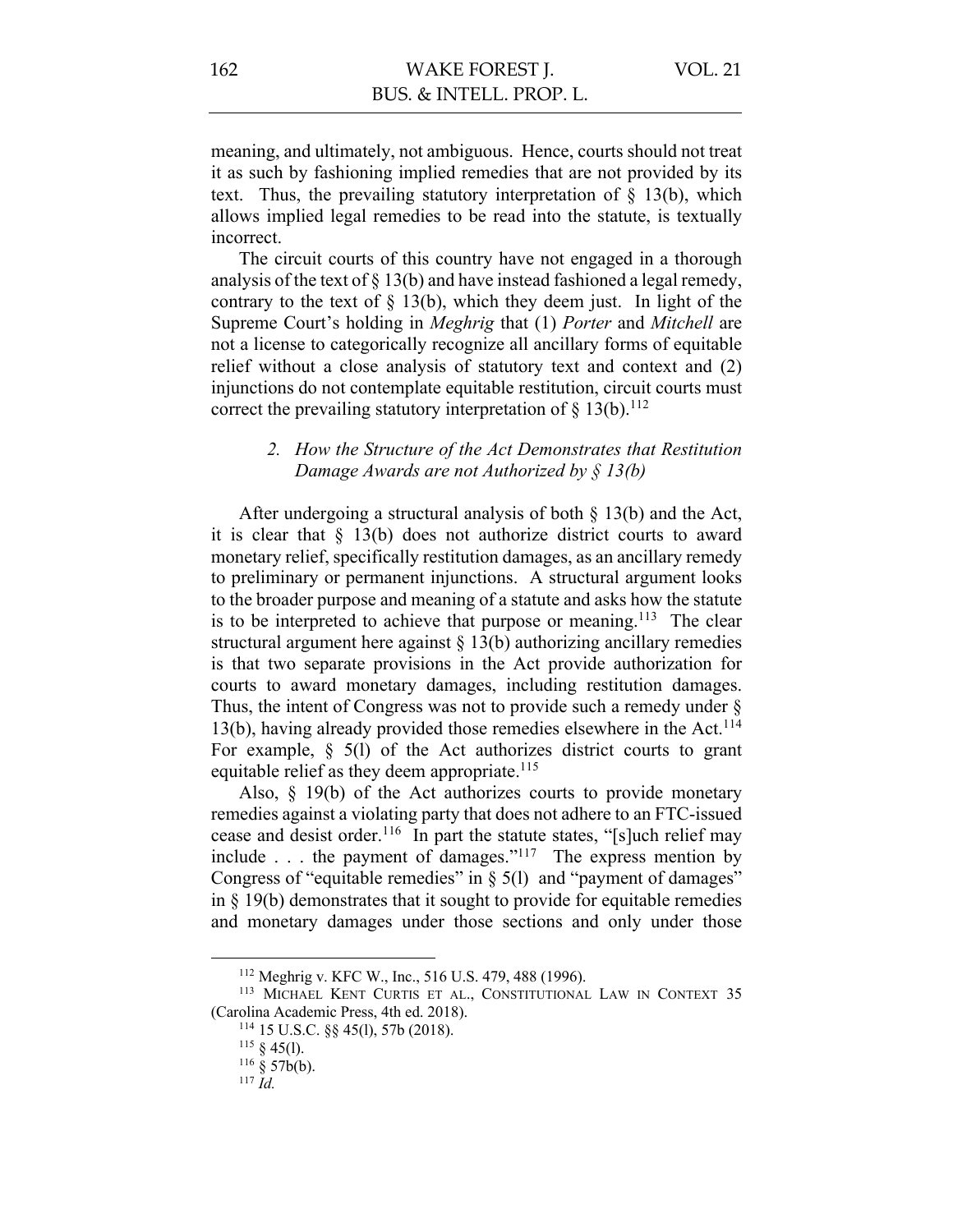# 2021 HOW A PREVAILING STATUTORY INTERPRETATION IS COSTING BUSINESSES BILLIONS

sections since they are explicitly provided by the text of those sections. By including the express authorization to award monetary remedies in § 5(l) and § 19(b), Congress demonstrated its intentionality as to where it wanted to provide the authorization for courts to award monetary relief. If Congress wanted to do the same under § 13(b) it would have done so, as it did with those other two sections.<sup>118</sup> Thus, by expressly providing the authorization to award monetary damages to courts in other sections of the Act and not providing them in § 13(b), Congress intended to restrict the remedies a court is authorized to grant under § 13(b) to those it explicitly provides: preliminary and permanent injunctions. This reasoning would align with the Supreme Court's recent opinion in *Armstrong v. Exceptional Child Center, Inc.*, holding that by expressly providing methods of enforcement under a statute, Congress intended to preclude other methods of enforcement.<sup>119</sup>

Furthermore, by providing injunctive relief remedies under § 13(b) and equitable remedies, like damages, under  $\S$  5(1) and  $\S$  19(b), Congress made its intent known.<sup>120</sup> Injunctions are forward facing remedies; they are designed to stop conduct before it happens or as it is happening.<sup>121</sup> However, damages are remedies to repair the harm after the harmful conduct occurs, they are backward facing remedies.<sup>122</sup> In *Meghrig*, the Supreme Court implied that by providing injunctions as a remedy, Congress's intent is to ameliorate present or obviate future harms, not compensate past harms.<sup>123</sup> Congress demonstrated its intent with respect to the purpose of  $\S$  13(b) by making preliminary and permanent injunctions the only remedies explicitly provided by §  $13(b)$ .<sup>124</sup> If Congress had wanted to include backward facing damage remedies in  $\S$  13(b) it would have done so, as it explicitly did in  $\S$  5(l) and § 19(b) of the Act.<sup>125</sup> By not including backwards facing remedies but rather authorizing forward facing injunctive relief, it is clear that

 $118$  *Id.*; § 45(1).

<sup>119</sup> Armstrong v. Exceptional Child Ctr., Inc., 575 U.S. 320, 328 (2015) (citing Alexander v. Sandoval, 532 U.S. 275, 290 (2001)).

<sup>120</sup> *Compare* 15 U.S.C. § 53(b) (2018) (providing preliminary and permanent injunctions as explicit remedies a court is authorized to grant under the statute), *with* § 45(l) (authorizing courts to award other equitable forms of relief), *and* § 57b(b) (authorizing courts to award payment of damages against violators of the Act).

<sup>121</sup> *See* Meghrig v. KFC W., Inc., 516 U.S. 479, 484 (1996).

<sup>122</sup> *Id.* at 485–86.

<sup>123</sup> *Id.* at 480.

 $124 \& 53(b).$ 

<sup>&</sup>lt;sup>125</sup> *Compare id.* (providing no explicit text that a court is authorized to award other ancillary remedies it deems necessary), *with* § 45(l) (authorizing a court to award other equitable forms of relief), *and* § 57b(b) (allowing a court to award payment of damages as a remedy under the section).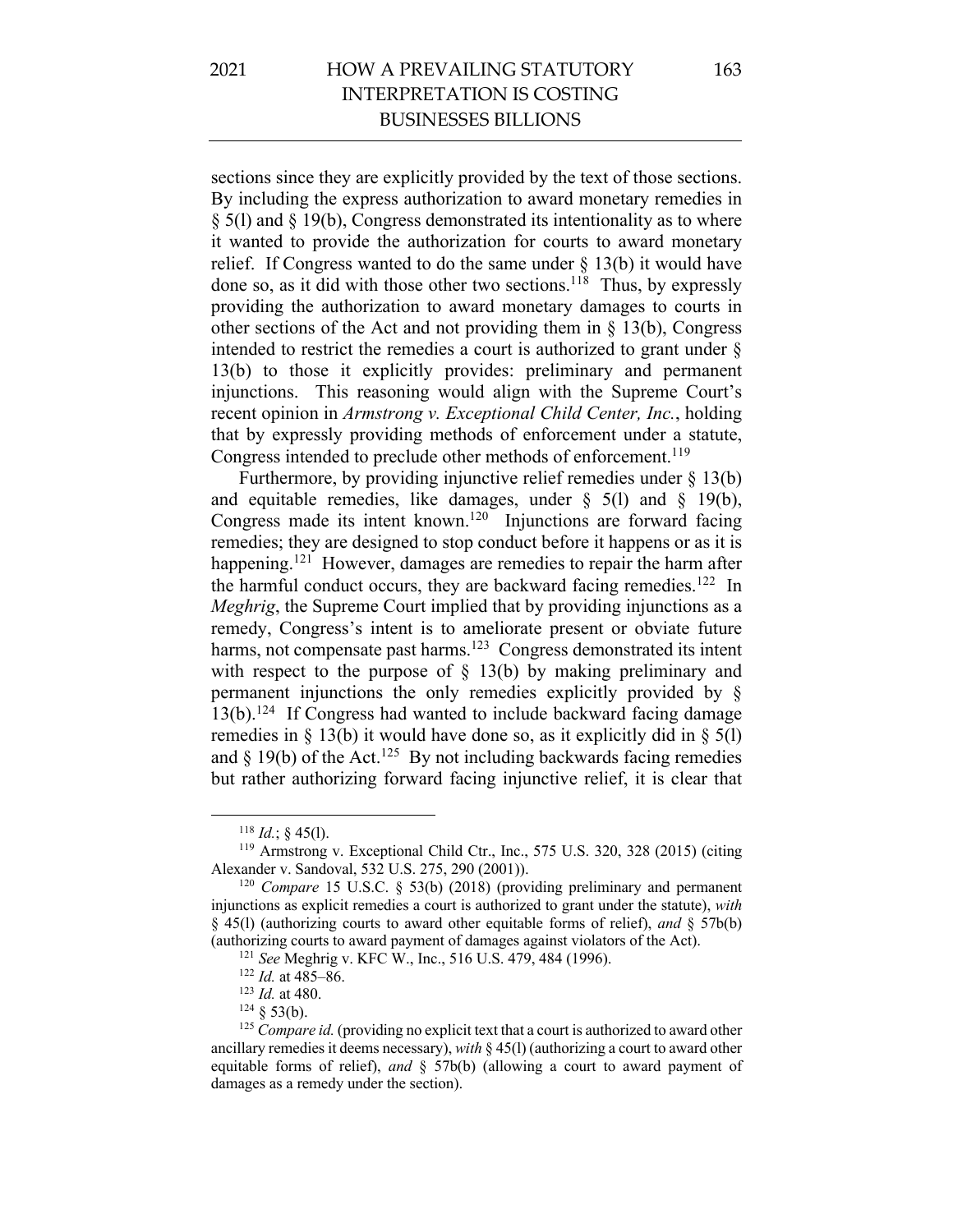Congress wanted  $\S 13(b)$  to be used only for the purpose of preventing future violations or stopping ongoing violations of the Act, not as a provision providing for monetary damage relief.

Therefore, the prevailing interpretation by circuit courts, that  $\delta$ 13(b) provides for monetary damages and other forms of equitable relief as implied remedies, is structurally incorrect. If Congress had intended for a court to be able to grant monetary damage awards, like restitution damages, under § 13(b) it would have stated its intent to do so in the text of § 13(b), as it did with § 5(1) and § 19(b).<sup>126</sup> Utilizing the textual argument discussed earlier in conjunction with this structural argument allows one to glean Congress's intent with regards to § 13(b), which was simply to provide the injunctive remedies expressly stated in § 13(b). To ignore the textual and structural analysis indicating the lack of Congressional intent to provide for implied monetary damages under § 13(b) is the type of judicial lawmaking that the separation of the powers of government into three branches was designed to prevent. Courts are interpreting the statute inconsistently with the statute's text, as well the structure of the Act as a whole.

### 3. *Applying the* Expresio Unius est Exclusio Alterius *Canon of Construction*

Statutory interpretation can be a difficult process and in order to glean the meaning of a statute, courts often have to engage with canons of construction.127 Canons of construction are judge-made rules providing legislatures with knowledge about how courts will interpret the statute.<sup>128</sup> Many canons rely on the text of the statute and thus are textual interpretation-based rules.<sup>129</sup> They are often used to help judges decide difficult legal cases utilizing recognized legal principles without having to resort to instituting a judge's own policy preferences.<sup>130</sup>

When examining § 13(b) using a popular canon of construction, *expresio unius est exclusio alterius*, the majority interpretation of § 13(b) is clearly incorrect. *Expresio unius est exclusio alterius* is a Latin phrase which translates to "the express mention of one thing means the exclusion of another not expressly mentioned."<sup>131</sup> When applying this

<sup>126</sup> *Compare* § 53(b) (lacking any explicit text authorizing courts to issue remedies other than preliminary and permanent injunctions), *with* § 45(l) (allowing courts to award other equitable forms of relief), *and* § 57b(b) (authorizing courts to award payment of damages against violators of the Act).

<sup>127</sup> *See* Andrew C. Spiropoulos, *Making Laws Moral: A Defense of Substantive Canons of Construction*, 2001 UTAH L. REV. 915, 917 (2001).

<sup>128</sup> *Id.* at 918.

<sup>129</sup> *Id.*

<sup>130</sup> *Id.*

<sup>131</sup> State v. Williams, 24 S.W.3d 101, 117 (Mo. Ct. App. 2000).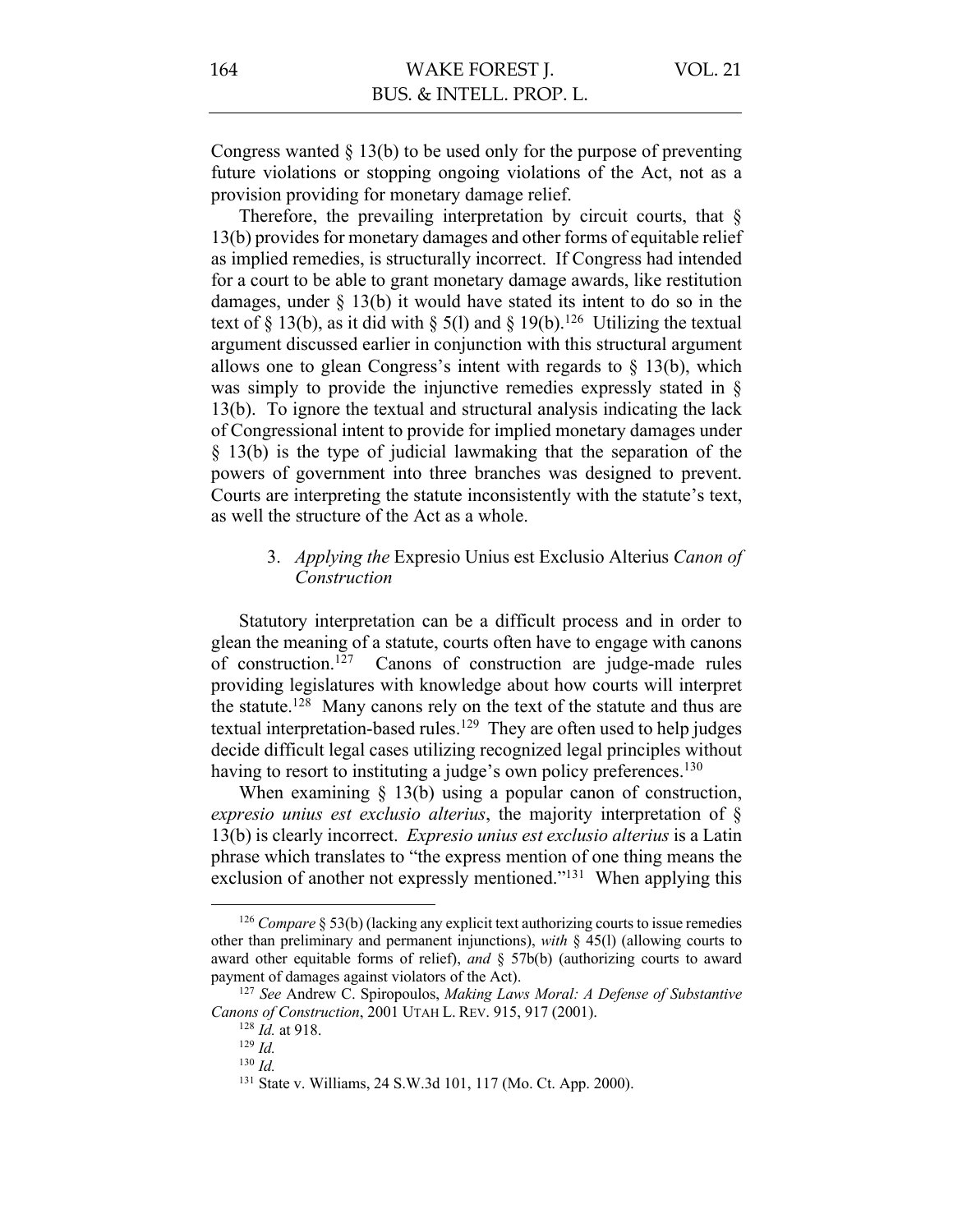canon of construction to  $\S$  13(b), the canon plainly demonstrates that  $\S$ 13(b) does not authorize district courts to award monetary relief, specifically restitution damages, as implied remedies. The statute explicitly provides preliminary and permanent injunctions as the type of relief a district court is authorized to grant against a violator of the Act under  $\S$  13(b).<sup>132</sup>

Nowhere are equitable remedies such as damages, restitution, or rescission mentioned.133 Therefore, according to the canon, if Congress included the injunctive remedies in § 13(b) and did not provide authorization for other equitable remedies, then Congress intended only to authorize district courts to issue the injunctive remedies provided by § 13(b). In fact, the Supreme Court's reasoning in *Meghrig*, that courts should be weary of implying any other remedies into the statute if a statute expressly provides a remedy, aligns with this canon of construction.134 Thus, the express mention of preliminary and permanent injunctions as the remedies a court is authorized to grant under  $\S$  13(b), precludes a court from providing any other remedies under § 13(b).

However, there are doubts about the use of canons of construction in statutory interpretation.<sup>135</sup> A common critique is that for every canon of construction that can be used to bolster one interpretation of a statute, there is yet another canon that can be used to counter the bolstering canon.136 Yet, when utilizing this canon, *expresio unius est exclusio alterius,* in conjunction with the textual and structural arguments already discussed in this comment, it is apparent that the prevailing interpretation of § 13(b) is incorrect.

### **C. How the Purpose of § 13(b), When Enacted in 1973, Demonstrates That § 13(b) was not Meant to Provide any Implied Legal Remedies in Addition to Preliminary and Permanent Injunctions**

Congress expressly stated in the 1973 amendment to the Act that introduced § 13(b) that the purpose of the Amendment was to remove

<sup>132</sup> 15 U.S.C. § 53(b) (2018).

<sup>133</sup> *See id.*

<sup>134</sup> Meghrig v. KFC W., Inc., 516 U.S. 479, 487–88 (1996).

<sup>135</sup> Janet Hetherwick Pumphrey, *Reading Law: The Interpretation of Legal Texts by Antonin Scalia and Bryan A. Garner*, 98 MASS. L. REV. 13, 14 (2016) (reviewing ANTONIN SCALIA & BRYAN A. GARNER, READING LAW: THE INTERPRETATION OF LEGAL TEXTS (2012)) (discussing Karl Llewellyn's critique of canons of construction).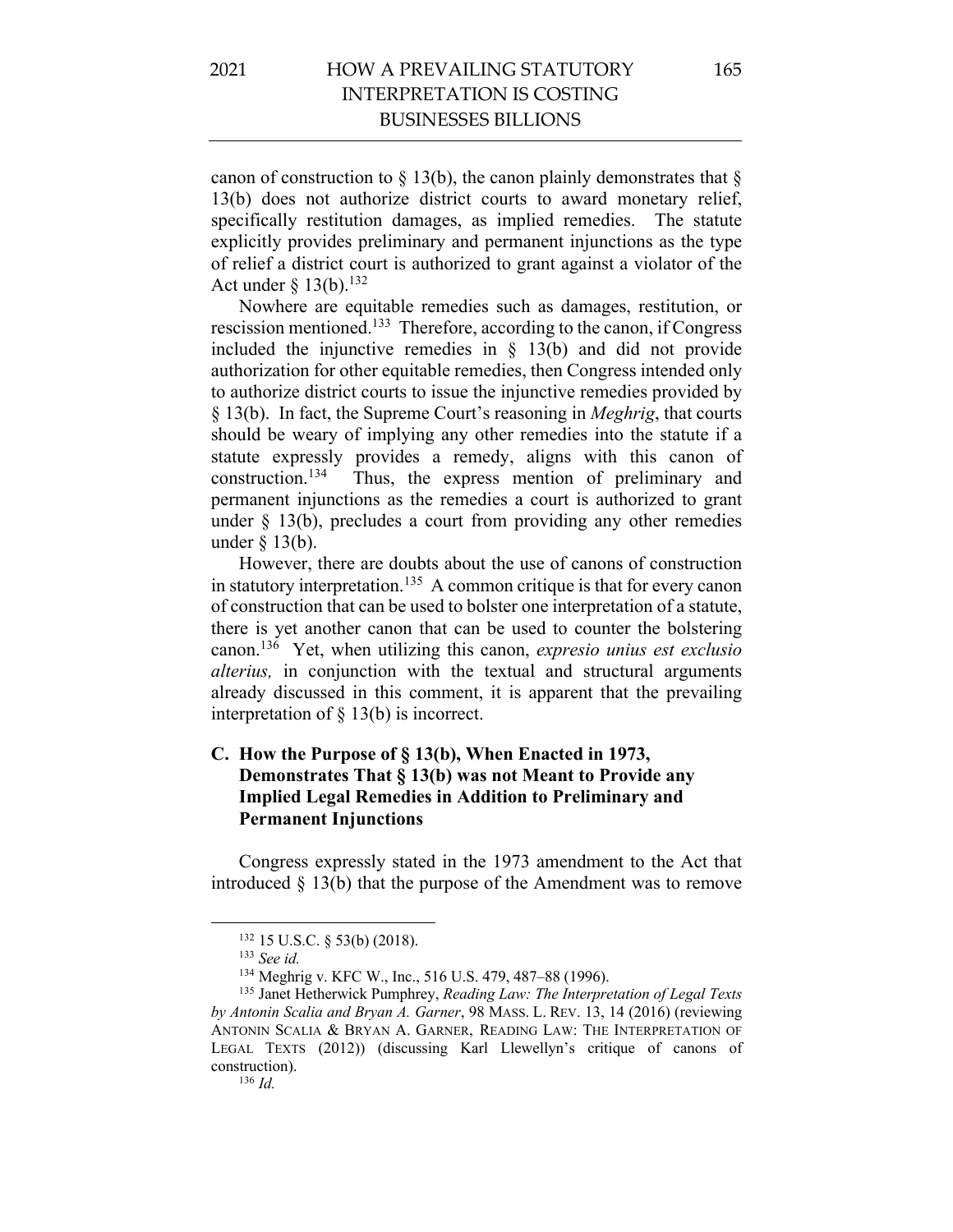unnecessary delays in FTC investigations.<sup>137</sup> Congress introduced the amendment in order "to insure prompt enforcement of the laws the Commission administers by granting statutory authority to directly enforce subpoenas issued by the Commission and to seek preliminary injunctive relief to avoid unfair competitive practices."138 Noticeably absent is any reference to authorizing restitution damages. The amendment, when introducing  $\S$  13(b), fails to make any reference to monetary damages, restitution damages, or equitable relief; the amendment only mentions preliminary and permanent injunctions.<sup>139</sup>

The absence of such language demonstrates that Congress did not intend  $\S$  13(b) to authorize courts to grant ancillary remedies and intended that it only be used to quickly stop conduct in violation of the Act. The absence of ancillary remedies such as restitution or rescission damages from the stated purpose of the Act shows that Congress did not intend for those remedies to be provided by  $\S$  13(b). In fact, as stated above, damages are backwards facing remedies; thus, they are utilized to punish past conduct, not to stop current conduct or prevent future conduct, which court-ordered injunctions can do.<sup>140</sup> Therefore, the awarding of monetary damages as an implied legal remedy under § 13(b) is contrary to the Congressional purpose of § 13(b).

### **D. How the Lack of Initial Procedural Safeguards in § 13, Found in Other Provisions of the Act, Harms Businesses and Indicates the Lack of Congressional Intent to Provide the Authorization for Monetary Damage Awards to be Granted by Courts under § 13**

Throughout the Act, procedural safeguards are in place to prevent violators from being subject to arbitrary and excessive damage awards.<sup>141</sup> Yet,  $\delta$  13 lacks any of the procedural safeguards found in other provisions of the Act that explicitly authorize a district court to grant monetary relief if necessary.<sup>142</sup> In  $\S$  5(1) and  $\S$  19(b), the Act authorizes district courts to award restitution damages; however, those sections provide procedural safeguards such as notice requirements and

<sup>137</sup> ACT OF NOV. 16, 1973, PUB. L. NO. 93-153, § 408, 87 STAT. 576, 592 (1973) (amending the Act by adding  $\S$  13(b) and detailing the purpose for the addition of  $\S$ 13(b) (codified as 15 U.S.C. § 53 (1973)).

 $138 \text{ } \frac{\text{ }}{\text{}}408(\text{b}).$ 

<sup>139</sup> *Id.*

<sup>140</sup> *See* Meghrig v. KFC W., Inc., 516 U.S. 479, 485–86 (1996); *see also Injunction*, BLACK'S LAW DICTIONARY (11th ed. 2019).

<sup>&</sup>lt;sup>141</sup> 15 U.S.C. §§ 45(a)–(n), 57b(b)–(e) (1914).

<sup>142</sup> *Compare id.* § 53 (lacking any notice or statute of limitations protections), *with*  § 45(a)–(n) (providing notice protections through a cease-and-desist order process), *and* § 57b(d) (providing a statute of limitations provision).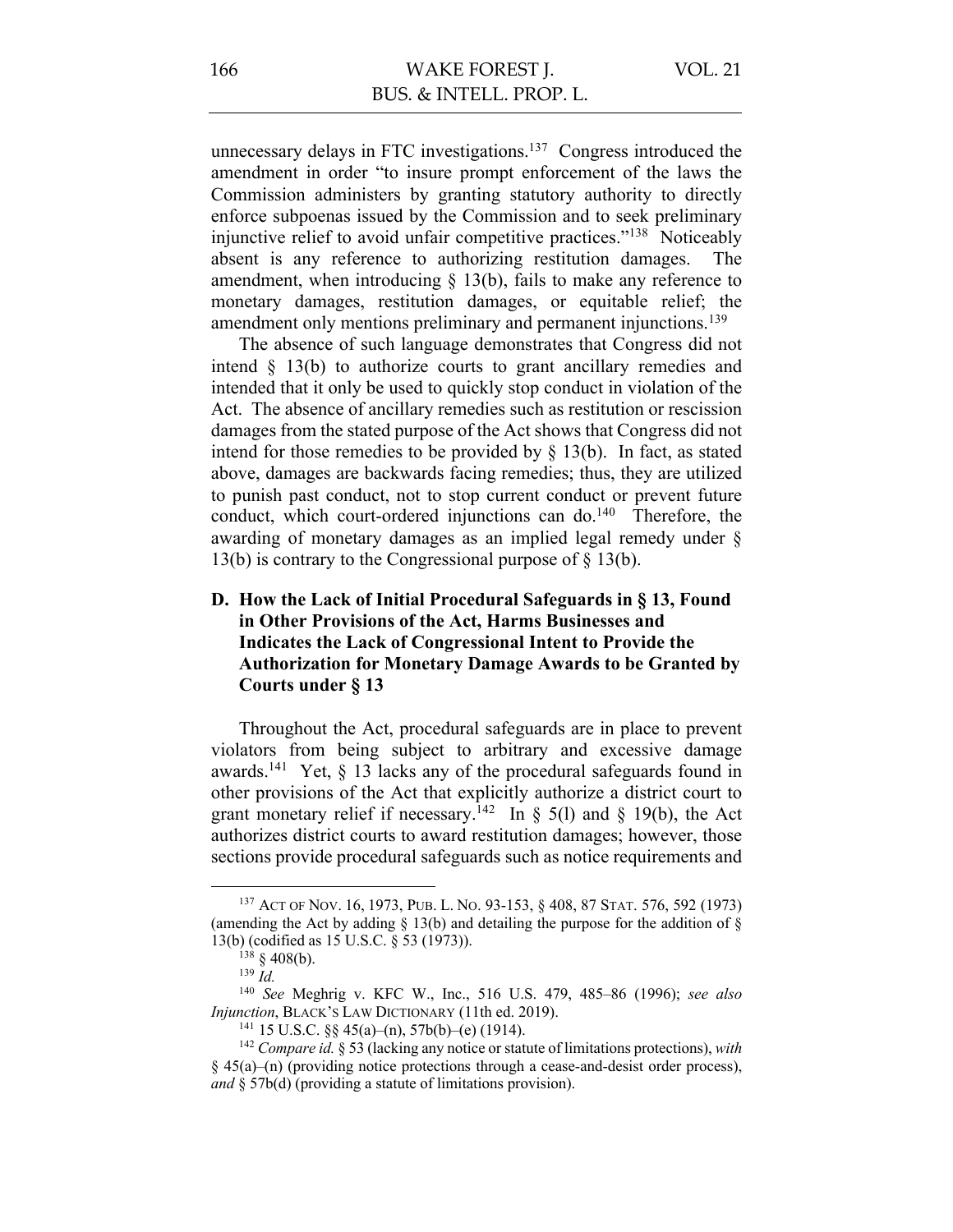statutes of limitations provisions in order to protect defendants from arbitrary and excessive punishment.<sup>143</sup> Section 5 of the Act provides that the FTC must first seek a cease and desist order against a violator's conduct and have a federal court approve that order, and that only a violation by the same actor, after the cease and desist order has been approved, would give rise to the ability of the FTC to seek restitution damages in court.<sup>144</sup> The cease and desist process allows a business to be put on notice that its conduct violates the Act and that it must immediately cease its violating conduct or face further penalties.

Furthermore, § 19(d) provides that no action may be brought by the FTC more than three years after the rule violation occurs.<sup>145</sup> These two procedural safeguards protect businesses from being arbitrarily subjected to excessive damage awards by requiring that a business be notified it is in violation of the Act, have a chance to cure its violation, and by limiting the amount of time that the FTC has to bring suit.<sup>146</sup>

Neither of these protections is found in  $\S$  13 which indicates Congress's intent that if the FTC wants to seek restitution damages, it must do so under the sections of the Act that provide businesses with substantive protections, such as  $\S$  5 and  $\S$  19.<sup>147</sup> In fact, a lack of protections available to businesses in  $\S$  13 may be the reason that the FTC has chosen to prosecute violators using § 13, instead of other sections of the Act.<sup>148</sup> The lack of a cease and desist process providing notice to a violating business means that any business could be subjected to a large damage award without ever knowing that its conduct was in violation of the Act. Thus, a business would never have the opportunity to cure its wrongful conduct before being subjected to monetary damage judgments under § 13. When damage awards can be as high as a billion dollars, the lack of protections available to businesses before the FTC brings suit in federal court is concerning and frightening. $149$ 

Moreover, the lack of a statute of limitations provision in  $\S 13$  means businesses could be forced to pay damage awards potentially decades

<sup>148</sup> § 53.

 $143 \S 45$  (a)–(n);  $\S 57b(d)$ .

 $144 \frac{8}{9}$  45(b).

 $145 \S 57b(d)$ .

<sup>146</sup> *See id.*; § 45 (a)–(n).

<sup>&</sup>lt;sup>147</sup> *Compare* § 45(a)–(n) (outlining the necessary procedure for the entire cease and desist order process), *and* § 57b(d) (providing a statute of limitations provision), *with* § 53 (lacking a cease-and-desist order process and a statute of limitations provision).

<sup>149</sup> F.T.C. v. AMG Capital Mgmt., LLC, 910 F.3d 417, 422 (9th Cir. 2018) (detailing how the defendant was fined \$1.26 billion under § 13(b) for violating the Act).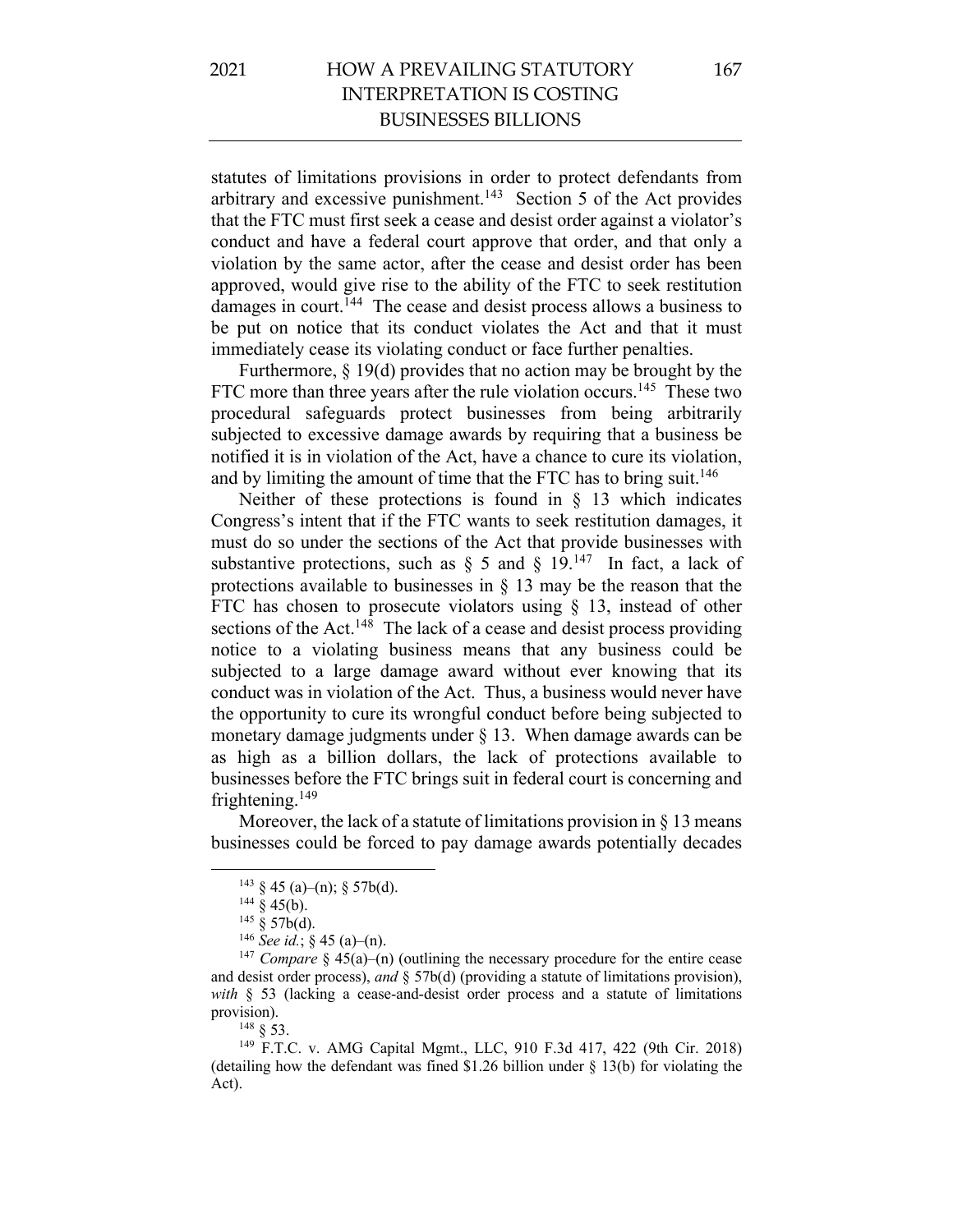after the alleged violation. In *Meghrig*, the Supreme Court reasoned that if Congress wanted the Resource Conservation and Recovery Act to provide the authorization to courts to award restitution damages, the absence of a statute of limitations provision would be striking.<sup>150</sup> Therefore, the Supreme Court would likely find the lack of a statute of limitations provision in § 13 indicates Congress's intent to only provide injunctive relief under the section.

The first form of protection a business has from an arbitrary and excessive damage award under § 13 is provided by judges in court after it has been sued by the FTC. Yet, judges and courts have consistently misinterpreted § 13(b) and continued to allow businesses to be subjected to large damage awards contrary to the text, structure, and purpose of § 13(b).

So, does this judicial process really provide any protection at all to businesses? One cannot think Congress intended to subject businesses to large damage awards under § 13 when its purpose was simply to allow the FTC to quickly stop conduct violating the Act, not to pursue remedies for the harm that occurred as a result of the violation.<sup>151</sup> Congress surely meant for § 13(b) to allow the FTC to put a quick end to Act-violating conduct, then allow for the FTC to bring suit seeking damages for the harm done by the violation under separate sections of the Act that provide businesses with some protection, such as prior notice of alleged wrongful conduct, especially when the damage awards are so high that they could put affected businesses out of business.

### **E. How the Supreme Court can Provide Clarity on the § 13(b) Damages Circuit Split**

After the Seventh Circuit's decision in *Credit Bureau*, reversing its own past interpretation of reading implied legal remedies into § 13(b), there has been a circuit split. 152 The Supreme Court will now seize the opportunity to resolve the circuit split concerning § 13(b) via the *AMG Capital Managemen*t case, to which it recently granted *certiorari*, setting oral arguments in the case for January 2021.<sup>153</sup>

<sup>150</sup> Meghrig v. KFC W., Inc., 516 U.S. 479, 486 (1996) (stating that the absence of a statute of limitations provision would be striking if Congress had meant for the statute to function as a cost-recovery mechanism).

<sup>151</sup> ACT OF NOV. 16, 1973, PUB.L. NO. 93-153, § 408(b), 87 STAT. 576, 591 (1973) (detailing why § 13(b) was being added to the Act) (codified as 15 U.S.C. § 53 (1973)).

<sup>152</sup> F.T.C. v. Credit Bureau Ctr., LLC, 937 F.3d 764, 795 (7th Cir. 2019) (Wood, C.J., dissenting).

<sup>153</sup> AMG Capital Mgmt., LLC v. F.T.C., 910 F.3d 417, *cert granted*, 2020 WL 3865250 (U.S. July 9, 2020) (No. 19-508). The Supreme Court originally granted certiorari to the defendant in *AMG Capital Management* and the FTC in *Credit Bureau Center* consolidating both cases. However, on November 9, 2020, the Supreme Court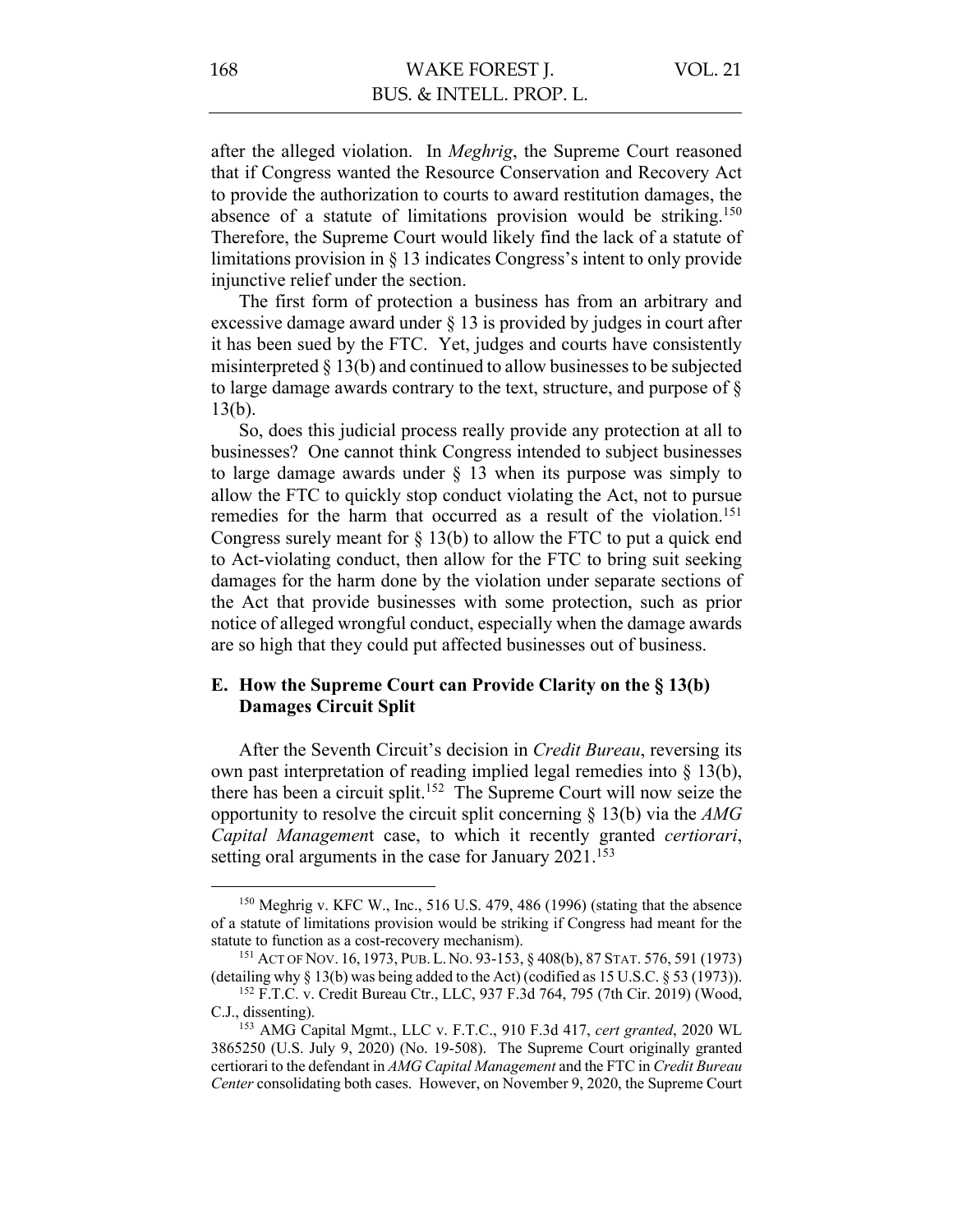## 2021 HOW A PREVAILING STATUTORY INTERPRETATION IS COSTING BUSINESSES BILLIONS

*AMG Capital Management* concerns a Ninth Circuit judgment that the defendant violated the Act in operating a high-interest, short-term payday loan scheme.154 The district court found the defendant liable for violating the Act and entered a judgment under  $\S$  13(b), ordering the defendant to pay \$1.26 billion in restitution damages.<sup>155</sup> The defendant appealed to the Ninth Circuit and argued that the district court had no power under § 13(b) to award restitution damages as an ancillary remedy because the text of  $\S$  13(b) only authorizes a court to grant preliminary or permanent injunctions.<sup>156</sup> However, the Ninth Circuit, in keeping with its precedent, found that  $\S$  13(b)'s preliminary and permanent injunction provisions, absent limiting language, authorized courts to grant any ancillary relief deemed necessary to accomplish justice, which includes restitution damages.<sup>157</sup>

The Supreme Court now has the opportunity to provide clarity and guidance on the issue of whether  $\S$  13(b), absent language limiting the remedies provided to only preliminary and permanent injunctions, empowers a court to grant any ancillary relief, including restitution damages, it deems necessary to accomplish justice. In providing this clarity and guidance, the Court should engage in the process of statutory interpretation and find that a textual and structural analysis would weigh in favor of overturning the majority interpretation of  $\S 13(b)$ .

Moreover, the Court should note the lack of protections for businesses in § 13 and determine that Congress did not intend for businesses to be unprotected and subjected to potentially billions of dollars of liability without notice and statute of limitations provisions. Furthermore, the Court should look to the purpose of §13(b) when it was enacted by Congress and find that awarding monetary damages as an implied legal remedy does not put a quick end to Act-violating conduct, but instead provides reparations for the harm committed by the violation, which is contrary to the stated purpose of  $\S$  13(b). The purpose of  $\S$  13(b) is to quickly stop conduct in violation of the Act,<sup>158</sup> which is done by court-ordered injunctions, not through the use of implied legal remedies of monetary damages.

decided to deconsolidate the cases and revoke the grant of certiorari to the FTC in the *Credit Bureau Center* case. Oral arguments in the *AMG Capital Management.* case have been set for January 13, 2021.

<sup>154</sup> *AMG Capital Mgmt., LLC*, 910 F.3d at 421.

<sup>155</sup> *Id.* at 422.

<sup>156</sup> *Id.* at 426.

<sup>157</sup> *Id.*; F.T.C. v. Pantron I Corp., 33 F.3d 1088, 1102 (9th Cir. 1994); F.T.C. v. Commerce Planet, Inc., 815 F.3d 593, 598 (9th Cir. 2016).

<sup>158</sup> *AMG Cap. Mgmt., LLC*, 910 F.3d. at 426.